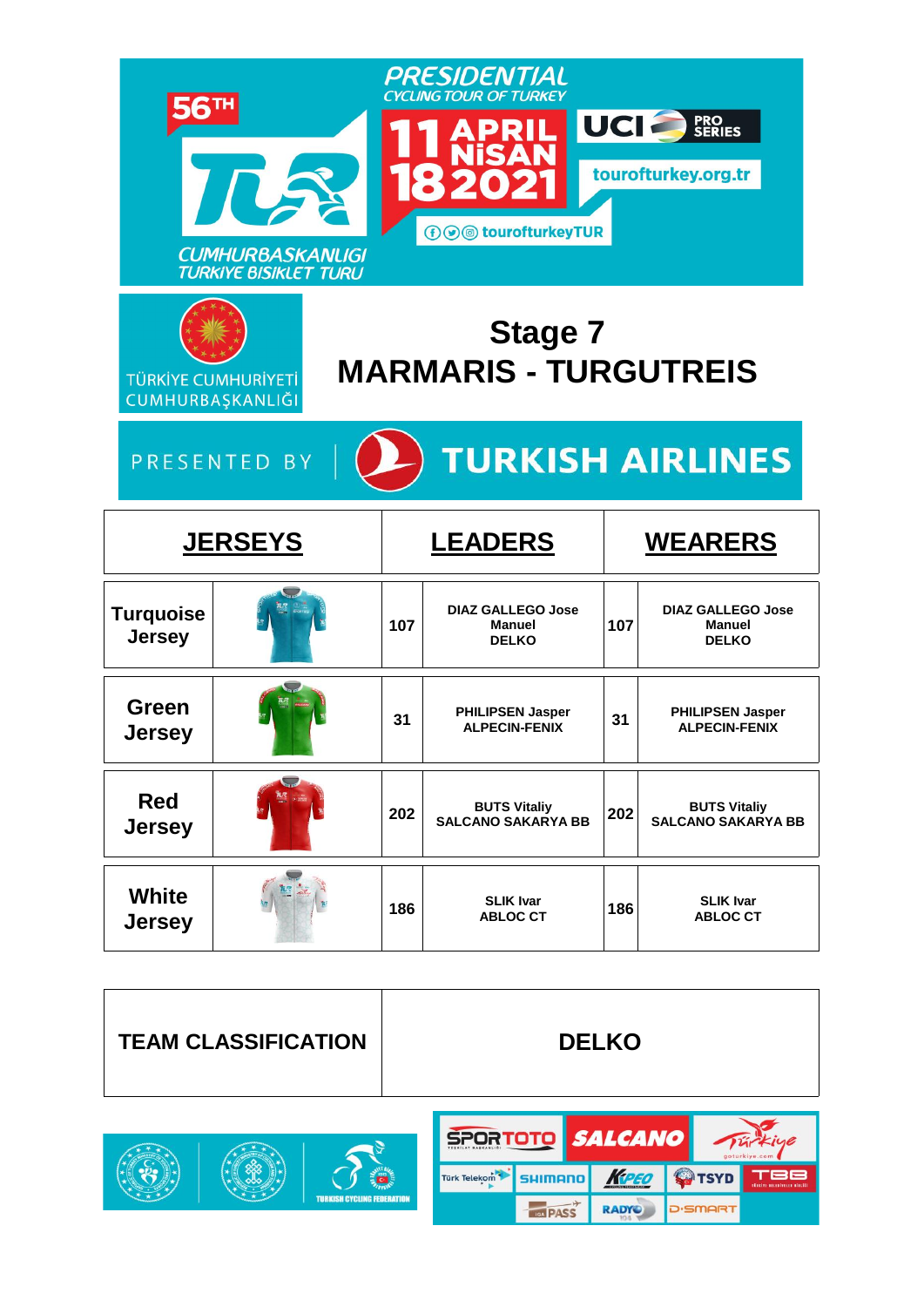

# **PHOTO-FINISH [STAGE](https://www.procyclingstats.com/race/tour-of-turkey/2021/stage-1) 7 : MARMARIS - TURGUTREIS**

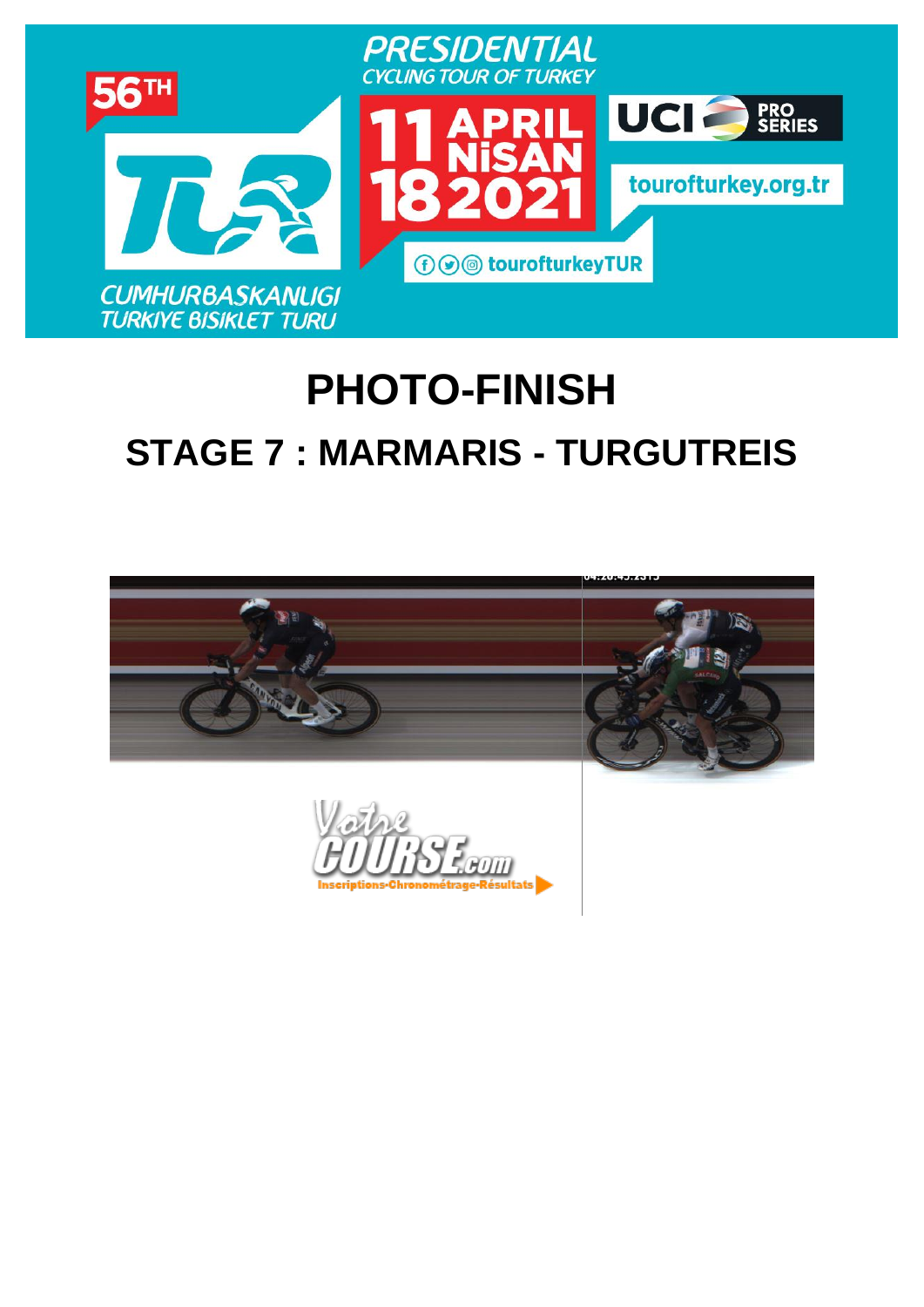

# **CLASSEMENT DE L'ETAPE STAGE CLASSIFICATION**

# MARMARIS - TURGUTREIS



**Distance :** 180 km **Moyenne - Average :** 41.419km/h

**Etape - Stage :** 7

**Date :** 17/04/2021

**Organisateur - Organiser :** TURKISH CYCLING FEDERATION

**Epreuve - Race :** 56th PRESIDENTIAL CYCLING TOUR OF TURKEY

| Rang<br>Rank | Dos.<br>Bib    | UCI ID      | <b>NOM Prénom</b><br>Last name First Name | Equipe<br>Team                | Nat.<br>Nat. | Temps<br>Time | Ecart<br>Gap | Bonif.<br>Bon. | Pen. |
|--------------|----------------|-------------|-------------------------------------------|-------------------------------|--------------|---------------|--------------|----------------|------|
| 1            | 31             | 10014827543 | PHILIPSEN Jasper                          | ALPECIN-FENIX                 | <b>BEL</b>   | 04h20'45"     |              | 12"            |      |
| 2            | 22             | 10002214311 | <b>GREIPEL André</b>                      | <b>ISRAEL START-UP NATION</b> | <b>GER</b>   | 04h20'45"     |              | 6"             |      |
| 3            | 12             | 10003292324 | <b>CAVENDISH Mark</b>                     | DECEUNINCK - QUICK-STEP       | <b>GBR</b>   | 04h20'45"     |              | 4"             |      |
| 4            | 71             | 10010957546 | ANIOLKOWSKI Stanislaw                     | <b>BINGOAL PAUWELS SAUCES</b> | <b>POL</b>   | 04h20'45"     |              |                |      |
| 5            | 113            | 10009505475 | <b>ALBANESE Vincenzo</b>                  | EOLO-KOMETA CYCLING TEA       | <b>ITA</b>   | 04h20'45"     |              |                |      |
| 6            | 26             | 10007506366 | <b>ZABEL Rick</b>                         | <b>ISRAEL START-UP NATION</b> | GER          | 04h20'45"     |              |                |      |
| 7            | 115            | 10006878795 | <b>WACKERMANN Luca</b>                    | EOLO-KOMETA CYCLING TEA       | <b>ITA</b>   | 04h20'45"     |              |                |      |
| 8            | 4              | 10036105101 | <b>BRUSSENSKIY Gleb</b>                   | ASTANA - PREMIER TECH         | KAZ          | 04h20'45"     |              |                |      |
| 9            | 62             | 10014704978 | LONARDI Giovanni                          | <b>BARDIANI CSF FAIZANE</b>   | <b>ITA</b>   | 04h20'45"     |              |                |      |
| 10           | 221            | 10007508790 | <b>ORKEN Ahmet</b>                        | TEAM SAPURA CYCLING           | TUR          | 04h20'45"     |              |                |      |
| 11           | 94             | 10041823350 | GONZALEZ LOPEZ David                      | CAJA RURAL-SEGUROS RGA        | <b>ESP</b>   | 04h20'45"     |              |                |      |
| 12           | 34             | 10014868969 | VINE Jay                                  | ALPECIN-FENIX                 | <b>AUS</b>   | 04h20'45"     |              | 3"             |      |
| 13           | 173            | 10010023316 | <b>HALVORSEN Kristoffer</b>               | UNO - X PRO CYCLING TEAM      | <b>NOR</b>   | 04h20'45"     |              |                |      |
| 14           | 133            | 10013749631 | AZURMENDI SAGASTIBELTZA Ibai              | EUSKALTEL - EUSKADI           | <b>ESP</b>   | 04h20'45"     |              |                |      |
| 15           | 85             | 10048454413 | <b>BOL Jetse</b>                          | BURGOS-BH                     | <b>NED</b>   | 04h20'45"     |              |                |      |
| 16           | 35             | 10009136168 | <b>TAMINIAUX Lionel</b>                   | ALPECIN-FENIX                 | <b>BEL</b>   | 04h20'45"     |              |                |      |
| 17           | 125            | 10006492112 | <b>BAZHKOU Stanislau</b>                  | MINSK CYCLING CLUB            | <b>BLR</b>   | 04h20'45"     |              |                |      |
| 18           | 46             | 10015083177 | <b>VENCHIARUTTI Nicola</b>                | ANDRONI GIOCATTOLI - SIDE     | <b>ITA</b>   | 04h20'45"     |              |                |      |
| 19           | 16             | 10005430667 | STEELS Stijn                              | DECEUNINCK - QUICK-STEP       | BEL          | 04h20'45"     |              |                |      |
| 20           | 177            | 10052439089 | JOHANNESSEN Anders Halland                | UNO - X PRO CYCLING TEAM      | NOR.         | 04h20'45"     |              |                |      |
| 21           | 104            | 10006142811 | <b>FERNANDEZ CRUZ Delio</b>               | <b>DELKO</b>                  | <b>ESP</b>   | 04h20'45"     |              |                |      |
| 22           | 121            | 10002917862 | SAMOILAU Branislau                        | MINSK CYCLING CLUB            | <b>BLR</b>   | 04h20'45"     |              |                |      |
| 23           | $\overline{c}$ | 10009360783 | CONTRERAS PINZON Rodrigo                  | ASTANA - PREMIER TECH         | COL          | 04h20'45"     |              |                |      |
| 24           | 91             | 10035195725 | GARCIA SOSA Jhojan Orlando                | CAJA RURAL-SEGUROS RGA        | COL          | 04h20'45"     |              |                |      |
| 25           | 24             | 10028417041 | <b>CIMOLAI Davide</b>                     | <b>ISRAEL START-UP NATION</b> | <b>ITA</b>   | 04h20'45"     |              |                |      |
| 26           | 25             | 10004881508 | <b>DOWSETT Alex</b>                       | <b>ISRAEL START-UP NATION</b> | <b>GBR</b>   | 04h20'45"     |              |                |      |
| 27           | 202            | 10003260190 | <b>BUTS Vitaliy</b>                       | SALCANO SAKARYA BB            | <b>UKR</b>   | 04h20'45"     |              |                |      |
| 28           | 143            | 10008687847 | <b>NYCH Artem</b>                         | GAZPROM-RUSVELO               | <b>RUS</b>   | 04h20'45"     |              |                |      |
| 29           | 187            | 10015439249 | <b>WEULINK Meindert</b>                   | ABLOC CT                      | <b>NED</b>   | 04h20'45"     |              |                |      |
| 30           | 53             | 10014991837 | MOZZATO Luca                              | <b>B&amp;B HOTELS P/B KTM</b> | <b>ITA</b>   | 04h20'45"     |              |                |      |
| 31           | 42             | 10014992039 | JERMAN Žiga                               | ANDRONI GIOCATTOLI - SIDE     | <b>SLO</b>   | 04h20'45"     |              |                |      |
| 32           | 194            | 10015093281 | <b>TRACZ Szymon</b>                       | NIPPO-PROVENCE-PTS CON        | POL          | 04h20'45"     |              |                |      |
| 33           | 55             | 10004521291 | <b>REZA Kevin</b>                         | <b>B&amp;B HOTELS P/B KTM</b> | <b>FRA</b>   | 04h20'45"     |              |                |      |
| 34           | 241            | 10005497052 | <b>TVETCOV Serghei</b>                    | WILDLIFE GENERATION PRO       | ROU          | 04h20'45"     |              |                |      |
| 35           | 92             | 10007609127 | BAGÜES KALPARSORO Aritz                   | CAJA RURAL-SEGUROS RGA        | <b>ESP</b>   | 04h20'45"     |              |                |      |
| 36           | 182            | 10015791681 | DAEMEN Stijn                              | ABLOC CT                      | <b>NED</b>   | 04h20'45"     |              |                |      |
| 37           | 175            | 10015603745 | WÆRENSKJOLD Søren                         | UNO - X PRO CYCLING TEAM      | <b>NOR</b>   | 04h20'45"     |              |                |      |
| 38           | $\mathbf{1}$   | 10008855171 | <b>KUDUS Merhawi</b>                      | ASTANA - PREMIER TECH         | ERI          | 04h20'45"     |              |                |      |
| 39           | 191            | 10016554446 | <b>BÖGLI Jonathan</b>                     | NIPPO-PROVENCE-PTS CON        | SUI          | 04h20'45"     |              |                |      |
| 40           | 245            | 10012493479 | <b>HOEHN Alex</b>                         | WILDLIFE GENERATION PRO       | <b>USA</b>   | 04h20'45"     |              |                |      |
| 41           | 112            | 10009333808 | SEVILLA LOPEZ Diego Pablo                 | EOLO-KOMETA CYCLING TEA       | <b>ESP</b>   | 04h20'45"     |              |                |      |
| 42           | 161            | 10003214724 | <b>KUSZTOR Péter</b>                      | TEAM NOVO NORDISK             | HUN          | 04h20'45"     |              |                |      |
| 43           | 105            | 10002926552 | <b>FINETTO Mauro</b>                      | <b>DELKO</b>                  | <b>ITA</b>   | 04h20'45"     |              |                |      |
| 44           | 57             | 10008653087 | <b>SCHONBERGER Sebastian</b>              | B&B HOTELS P/B KTM            | AUT          | 04h20'45"     |              |                |      |
| 45           | 132            | 10005750161 | <b>BRAVO OIARBIDE Garikoitz</b>           | EUSKALTEL - EUSKADI           | <b>ESP</b>   | 04h20'45"     |              |                |      |
| 46           | 45             | 10006564860 | SEPULVEDA Eduardo                         | ANDRONI GIOCATTOLI - SIDE     | ARG          | 04h20'45"     |              |                |      |
| 47           | 56             | 10003223818 | <b>ROLLAND Pierre</b>                     | B&B HOTELS P/B KTM            | <b>FRA</b>   | 04h20'45"     |              |                |      |
| 48           | 176            | 10009825474 | <b>CHARMIG Anthon</b>                     | UNO - X PRO CYCLING TEAM      | <b>DEN</b>   | 04h20'45"     |              |                |      |
| 49           | 217            | 10010990080 | REGUERO CORRAL Gabriel                    | SPOR TOTO CYCLING TEAM        | <b>ESP</b>   | 04h20'45"     |              |                |      |

**Copyright © F2Concept - 2021 - retrouvez ces classements sur www.votrecourse.com Lucas GRANDJEAN : +33.6.49.74.58.73 lucas@votrecourse.com**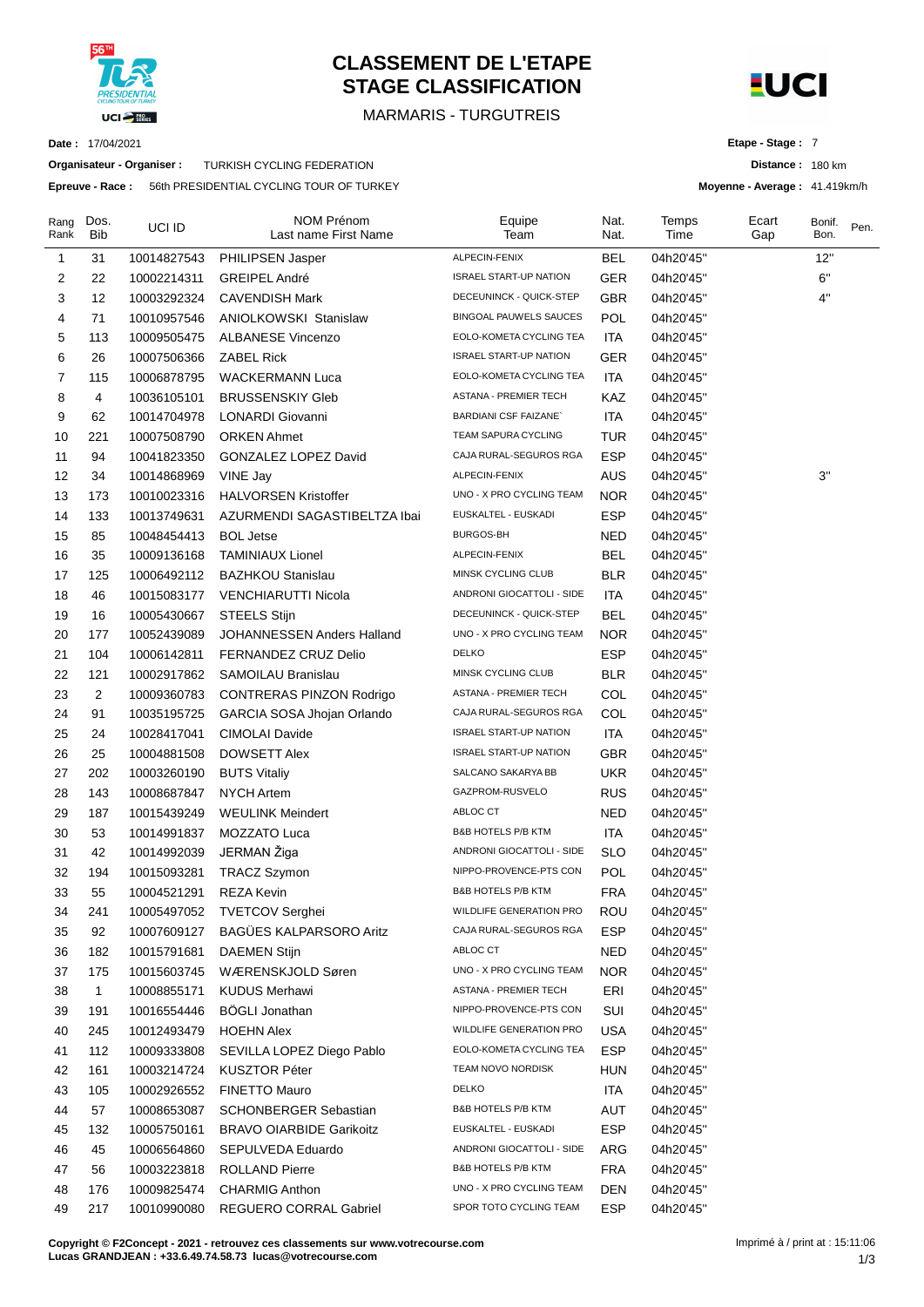| 50  | 44             | 10007822729 | <b>RUMAC Josip</b>               | ANDRONI GIOCATTOLI - SIDE     | CRO        | 04h20'45" |                       |
|-----|----------------|-------------|----------------------------------|-------------------------------|------------|-----------|-----------------------|
| 51  | 135            | 10042380694 | <b>BALLARIN MANSO Iker</b>       | EUSKALTEL - EUSKADI           | ESP        | 04h20'45" |                       |
| 52  | 73             | 10006242841 | <b>DEBIE Sean</b>                | <b>BINGOAL PAUWELS SAUCES</b> | BEL        | 04h20'45" |                       |
| 53  | 164            | 10004864532 | LOZANO RIBA David                | TEAM NOVO NORDISK             | ESP        | 04h20'45" |                       |
| 54  | 52             | 10003225030 | <b>GAUTIER Cyril</b>             | <b>B&amp;B HOTELS P/B KTM</b> | <b>FRA</b> | 04h20'45" |                       |
| 55  | 81             | 10006555867 | RUBIO HERNANDEZ Diego            | BURGOS-BH                     | <b>ESP</b> | 04h20'45" |                       |
| 56  | 231            | 10036495424 | <b>MUNSTERMANN Per Christian</b> | TEAM SKS SAUERLAND NRW        | GER        | 04h20'45" |                       |
| 57  | 142            | 10008924384 | CIMA Damiano                     | GAZPROM-RUSVELO               | ITA        | 04h20'45" |                       |
| 58  | 67             |             | <b>ZOCCARATO Samuele</b>         | <b>BARDIANI CSF FAIZANE</b>   | ITA        |           |                       |
|     |                | 10015135620 |                                  | <b>BARDIANI CSF FAIZANE`</b>  |            | 04h20'45" |                       |
| 59  | 63             | 10006684896 | <b>MAESTRI Mirco</b>             |                               | ITA        | 04h20'45" |                       |
| 60  | 64             | 10011972309 | <b>MARENGO Umberto</b>           | <b>BARDIANI CSF FAIZANE</b>   | ITA        | 04h20'45" |                       |
| 61  | 181            | 10014702352 | <b>APPEL Stijn</b>               | ABLOC CT                      | NED        | 04h20'45" |                       |
| 62  | 206            | 10014955057 | <b>ABAY Burak</b>                | SALCANO SAKARYA BB            | <b>TUR</b> | 04h20'45" |                       |
| 63  | 111            | 10003200475 | <b>GAVAZZI Francesco</b>         | EOLO-KOMETA CYCLING TEA       | ITA        | 04h20'45" |                       |
| 64  | 225            | 10008691382 | RAILEANU Cristian                | TEAM SAPURA CYCLING           | <b>MDA</b> | 04h20'45" |                       |
| 65  | 66             | 10007527786 | <b>TONELLI Alessandro</b>        | <b>BARDIANI CSF FAIZANE</b>   | <b>ITA</b> | 04h20'45" |                       |
| 66  | 15             | 10002264023 | <b>KEISSE Iljo</b>               | DECEUNINCK - QUICK-STEP       | BEL        | 04h20'45" |                       |
| 67  | 226            | 10050937512 | <b>EWART Jesse</b>               | TEAM SAPURA CYCLING           | IRL        | 04h20'45" |                       |
| 68  | 61             | 10003105600 | VISCONTI Giovanni                | <b>BARDIANI CSF FAIZANE</b>   | <b>ITA</b> | 04h20'45" |                       |
| 69  | 211            | 10008665821 | <b>BUDIAK Anatolii</b>           | SPOR TOTO CYCLING TEAM        | UKR        | 04h20'45" |                       |
| 70  | 51             | 10015454912 | <b>CHEVALIER Maxime</b>          | <b>B&amp;B HOTELS P/B KTM</b> | FRA        | 04h20'45" |                       |
| 71  | 95             | 10039723908 | NICOLAU BELTRAN Joel             | CAJA RURAL-SEGUROS RGA        | <b>ESP</b> | 04h20'45" |                       |
| 72  | 75             | 10015160171 | SUTER Joel                       | <b>BINGOAL PAUWELS SAUCES</b> | SUI        | 04h20'45" |                       |
| 73  | 145            |             | SHALUNOV Evgeny                  | GAZPROM-RUSVELO               | <b>RUS</b> | 04h20'45" |                       |
|     |                | 10006795337 |                                  |                               |            |           |                       |
| 74  | 72             | 10014218463 | CASTRIQUE Jonas                  | BINGOAL PAUWELS SAUCES        | BEL        | 04h20'45" |                       |
| 75  | 5              | 10107186192 | ROMO OLIVER Javier               | ASTANA - PREMIER TECH         | ESP        | 04h20'45" |                       |
| 76  | 107            | 10043045045 | DIAZ GALLEGO Jose Manuel         | <b>DELKO</b>                  | <b>ESP</b> | 04h20'45" |                       |
| 77  | 172            | 10008849616 | <b>RESELL Erik Nordsaeter</b>    | UNO - X PRO CYCLING TEAM      | NOR.       | 04h20'45" |                       |
| 78  | $\overline{7}$ | 10006895569 | ZAKHAROV Artyom                  | ASTANA - PREMIER TECH         | KAZ        | 04h21'48" | 01'03'                |
| 79  | 96             | 10008682793 | SAEZ BENITO Hector               | CAJA RURAL-SEGUROS RGA        | <b>ESP</b> | 04h20'45" | 0"                    |
| 80  | 13             | 10009230441 | <b>HODEG CHAGUI Alvaro Jose</b>  | DECEUNINCK - QUICK-STEP       | COL        | 04h20'45" |                       |
| 81  | 23             | 10005391564 | <b>BRÄNDLE Matthias</b>          | <b>ISRAEL START-UP NATION</b> | AUT        | 04h20'45" |                       |
| 82  | 11             | 10005506651 | <b>ARCHBOLD Shane</b>            | DECEUNINCK - QUICK-STEP       | NZL        | 04h20'45" |                       |
| 83  | 171            | 10019889226 | <b>TILLER Rasmus</b>             | UNO - X PRO CYCLING TEAM      | NOR.       | 04h20'45" |                       |
| 84  | 207            | 10006915979 | <b>SAYAR Mustafa</b>             | SALCANO SAKARYA BB            | <b>TUR</b> | 04h22'46" | 02'01'                |
| 85  | 74             | 10016305074 | PAQUOT Tom                       | BINGOAL PAUWELS SAUCES        | BEL        | 04h23'05" | 02'20'                |
| 86  | 212            | 10009822242 | TIRYAKI Oguzhan                  | SPOR TOTO CYCLING TEAM        | TUR        | 04h23'08" | 02'23'                |
|     | 83             | 10015391153 | PEÑALVER ANIORTE Manuel          | BURGOS-BH                     | <b>ESP</b> |           | 0"                    |
| 87  |                |             |                                  | EUSKALTEL - EUSKADI           |            | 04h20'45" |                       |
| 88  | 136            | 10010713531 | ARANBURU ARRUTI Jokin            |                               | <b>ESP</b> | 04h23'37" | 02'52'<br>$\mathbf H$ |
| 89  | 131            | 10011227530 | IRIZAR LASKURAIN Julen           | EUSKALTEL - EUSKADI           | ESP        | 04h23'37" |                       |
| 90  | 137            | 10051354511 | LOBATO DEL VALLE Juan Jose       | EUSKALTEL - EUSKADI           | <b>ESP</b> | 04h23'37" | $\mathbf{H}$          |
| 91  | 6              | 10010041100 | <b>STALNOV Nikita</b>            | ASTANA - PREMIER TECH         | KAZ        | 04h23'37" | $\mathbf{H}$          |
| 92  | 204            | 10005675692 | <b>ASADOV Elchin</b>             | SALCANO SAKARYA BB            | AZE        | 04h24'00" | 03'15'                |
| 93  | 233            | 10036198663 | <b>GIEßELMANN Michel</b>         | TEAM SKS SAUERLAND NRW        | <b>GER</b> | 04h24'00" | $\mathbf{H}$          |
| 94  | 162            | 10005660336 | <b>PERON Andrea</b>              | TEAM NOVO NORDISK             | ITA        | 04h24'00" | $\blacksquare$        |
| 95  | 205            | 10006599216 | <b>BOUGLAS Georgios</b>          | SALCANO SAKARYA BB            | <b>GRE</b> | 04h24'00" | $\mathbf{H}$          |
| 96  | 232            | 10015766726 | KNOLLE Jon                       | TEAM SKS SAUERLAND NRW        | <b>GER</b> | 04h24'00" | $\blacksquare$        |
| 97  | 215            | 10010722726 | YAVUZ Emre                       | SPOR TOTO CYCLING TEAM        | TUR        | 04h24'00" | $\mathbf{H}$          |
| 98  | 223            | 10015977395 | ROSLI Muhammad Nur Aiman         | TEAM SAPURA CYCLING           | MAS        | 04h24'00" | $\mathbf{H}$          |
| 99  | 184            | 10014921210 | PLUTO Martin                     | ABLOC CT                      | LAT        | 04h24'00" | $\mathbf{H}$          |
| 100 | 84             | 10009416357 | SMIT Willem Jakobus              | BURGOS-BH                     | <b>RSA</b> | 04h24'00" | $\mathbf{H}$          |
|     |                |             |                                  | BURGOS-BH                     |            |           | $\mathbf{H}$          |
| 101 | 87             | 10041949147 | <b>CANTON SERRANO Isaac</b>      |                               | <b>ESP</b> | 04h24'00" | $\blacksquare$        |
| 102 | 134            | 10007177879 | GOIKOETXEA GOIOGANA Peio         | EUSKALTEL - EUSKADI           | ESP        | 04h24'00" | $\mathbf{H}$          |
| 103 | 124            | 10002670110 | SOBAL Yauhen                     | MINSK CYCLING CLUB            | <b>BLR</b> | 04h24'00" |                       |
| 104 | 185            | 10022872984 | DEL GROSSO Bodi                  | ABLOC CT                      | <b>NED</b> | 04h24'00" |                       |
| 105 | 247            | 10010677862 | <b>ROSS Kent</b>                 | WILDLIFE GENERATION PRO       | USA        | 04h24'00" | $\mathbf{H}$          |
| 106 | 41             | 10007744220 | <b>MALUCELLI Matteo</b>          | ANDRONI GIOCATTOLI - SIDE     | ITA        | 04h24'00" | $\mathbf{H}$          |
| 107 | 47             | 10101412571 | VIGO DEL ARCO Marti              | ANDRONI GIOCATTOLI - SIDE     | <b>ESP</b> | 04h24'00" | $\mathbf{H}$          |
| 108 | 197            | 10046239173 | <b>CHRISTEN Fabio</b>            | NIPPO-PROVENCE-PTS CON        | SUI        | 04h24'00" | $\mathbf{H}$          |
| 109 | 192            | 10009746763 | <b>KUHN Kevin</b>                | NIPPO-PROVENCE-PTS CON        | SUI        | 04h24'00" | $\mathbf H$           |

**Copyright © F2Concept - 2021 - retrouvez ces classements sur www.votrecourse.com**

**Lucas GRANDJEAN : +33.6.49.74.58.73 lucas@votrecourse.com**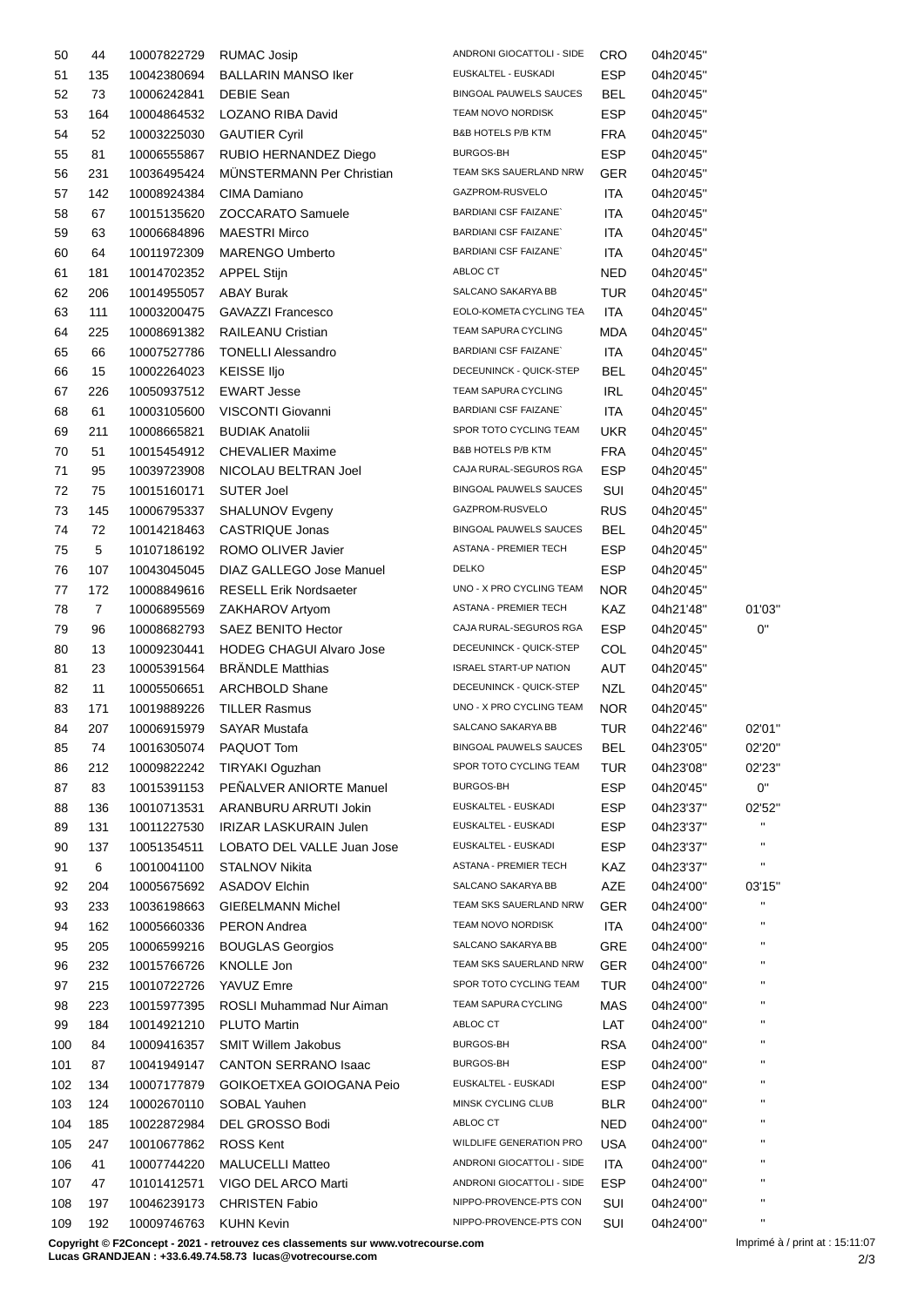| 110 | 3   | 10009816077 | <b>GIDICH Yevgeniy</b>           | <b>ASTANA - PREMIER TECH</b>  | <b>KAZ</b> | 04h24'00" | $\mathbf{u}$   |    |
|-----|-----|-------------|----------------------------------|-------------------------------|------------|-----------|----------------|----|
| 111 | 243 | 10015547666 | MCGEOUGH Cormac                  | WILDLIFE GENERATION PRO       | <b>IRL</b> | 04h24'00" | $\blacksquare$ |    |
| 112 | 76  | 10015397318 | <b>VENNER Quentin</b>            | <b>BINGOAL PAUWELS SAUCES</b> | <b>BEL</b> | 04h24'00" | $\blacksquare$ |    |
| 113 | 33  | 10004853014 | <b>MEISEN Marcel</b>             | ALPECIN-FENIX                 | <b>GER</b> | 04h24'00" | П              | 1' |
| 114 | 244 | 10002724367 | <b>CLARKE Jonathan</b>           | WILDLIFE GENERATION PRO       | <b>AUS</b> | 04h24'00" |                |    |
| 115 | 214 | 10008705227 | <b>STASH Mamyr</b>               | SPOR TOTO CYCLING TEAM        | <b>RUS</b> | 04h26'48" | 06'03"         |    |
| 116 | 117 | 10008672891 | <b>FRAPPORTI Mattia</b>          | EOLO-KOMETA CYCLING TEA       | <b>ITA</b> | 04h26'48" | Ħ              |    |
| 117 | 114 | 10015389234 | <b>RIVI Samuele</b>              | EOLO-KOMETA CYCLING TEA       | <b>ITA</b> | 04h26'48" | П              |    |
| 118 | 147 | 10005914758 | <b>BOEV</b> Igor                 | GAZPROM-RUSVELO               | <b>RUS</b> | 04h26'48" | $\blacksquare$ |    |
| 119 | 186 | 10007295996 | <b>SLIK</b> Ivar                 | ABLOC CT                      | NED        | 04h26'48" | П              |    |
| 120 | 65  | 10010183263 | RIVERA SERRANO Kevin             | <b>BARDIANI CSF FAIZANE</b>   | CRC        | 04h26'48" | $\mathbf{H}$   |    |
| 121 | 222 | 10009147282 | ZAKARIA Akmal Hakim              | TEAM SAPURA CYCLING           | MAS        | 04h26'58" | 06'13"         |    |
| 122 | 86  | 10014024059 | LOPEZ-COZAR JAIMEZ Juan Antonio  | <b>BURGOS-BH</b>              | <b>ESP</b> | 04h27'07" | 06'22"         |    |
| 123 | 21  | 10015606674 | <b>BERWICK Sebastian</b>         | <b>ISRAEL START-UP NATION</b> | AUS        | 04h27'12" | 06'27"         |    |
| 124 | 165 | 10007189195 | <b>HENTTALA Joonas</b>           | TEAM NOVO NORDISK             | <b>FIN</b> | 04h27'12" | $\mathbf{H}$   |    |
| 125 | 14  | 10008706136 | <b>JAKOBSEN Fabio</b>            | DECEUNINCK - QUICK-STEP       | <b>NED</b> | 04h27'27" | 06'42"         |    |
| 126 | 183 | 10015292032 | <b>SINSCHEK Nils</b>             | ABLOC CT                      | NED        | 04h27'27" | $\mathbf{H}$   |    |
| 127 | 122 | 10009049373 | <b>STROKAU Vasili</b>            | MINSK CYCLING CLUB            | <b>BLR</b> | 04h27'27" | $\mathbf{H}$   |    |
| 128 | 123 | 10014587063 | SHAUCHENKA Siarhei               | MINSK CYCLING CLUB            | <b>BLR</b> | 04h27'27" | $\mathbf{H}$   |    |
| 129 | 227 | 10010991902 | <b>CELANO Danilo</b>             | TEAM SAPURA CYCLING           | <b>ITA</b> | 04h27'27" | $\mathbf{u}$   |    |
| 130 | 106 | 10009498001 | LE TURNIER Mathias               | <b>DELKO</b>                  | <b>FRA</b> | 04h27'54" | 07'09"         |    |
| 131 | 216 | 10008683100 | <b>SAMLI Feritcan</b>            | SPOR TOTO CYCLING TEAM        | <b>TUR</b> | 04h27'59" | 07'14"         |    |
| 132 | 27  | 10008682995 | <b>SAGIV Guy</b>                 | <b>ISRAEL START-UP NATION</b> | <b>ISR</b> | 04h27'59" | $\mathbf{H}$   |    |
| 133 | 174 | 10010176900 | <b>MADSEN Frederik Rodenberg</b> | UNO - X PRO CYCLING TEAM      | <b>DEN</b> | 04h27'59" | $\mathbf{u}$   |    |
| 134 | 166 | 10014460862 | <b>BEHRINGER Oliver</b>          | TEAM NOVO NORDISK             | SUI        | 04h27'59" | $\mathbf{H}$   |    |
| 135 | 126 | 10008667538 | SHNYRKO Aliaksei                 | MINSK CYCLING CLUB            | <b>BLR</b> | 04h27'59" | $\mathbf{H}$   |    |
| 136 | 195 | 10009394634 | <b>MAMYKIN Matvey</b>            | NIPPO-PROVENCE-PTS CON        | <b>RUS</b> | 04h27'59" | $\mathbf{H}$   |    |
| 137 | 213 | 10053290871 | <b>DOGAN Halil</b>               | SPOR TOTO CYCLING TEAM        | <b>TUR</b> | 04h27'59" | $\mathbf{H}$   |    |
| 138 | 201 | 10009197301 | <b>BALKAN Onur</b>               | SALCANO SAKARYA BB            | <b>TUR</b> | 04h27'59" | $\mathbf{H}$   |    |
| 139 | 103 | 10006875159 | <b>GROSU Eduard-Michael</b>      | <b>DELKO</b>                  | ROU        | 04h28'03" | 07'18"         |    |
| 140 | 77  | 10015338714 | <b>VERCAMST Wesley</b>           | <b>BINGOAL PAUWELS SAUCES</b> | <b>BEL</b> | 04h28'03" | Ħ              |    |
| 141 | 224 | 10014384373 | AZMAN Muhammad Zawawi            | TEAM SAPURA CYCLING           | MAS        | 04h28'03" | $\mathbf{H}$   |    |
| 142 | 127 | 10015979217 | CHARNIAUSKI Ivan                 | MINSK CYCLING CLUB            | <b>BLR</b> | 04h29'03" | 08'18"         |    |
| 143 | 167 | 10053540546 | PHIPPEN Logan Lakota             | TEAM NOVO NORDISK             | USA        | 04h29'03" | $\mathbf{H}$   |    |
| 144 | 82  | 10085992403 | <b>MULLER Gabriel</b>            | <b>BURGOS-BH</b>              | <b>FRA</b> | 04h29'03" | $\mathbf{H}$   |    |
| 145 | 163 | 10013880882 | <b>POLI Umberto</b>              | TEAM NOVO NORDISK             | <b>ITA</b> | 04h29'03" | $\mathbf{H}$   |    |
| 146 | 97  | 10043354233 | URBANO FONTIVEROS Carmelo        | CAJA RURAL-SEGUROS RGA        | <b>ESP</b> | 04h30'03" | 09'18"         |    |
| 147 | 93  | 10042493357 | ETXEBERRIA AZPILIKUETA Josu      | CAJA RURAL-SEGUROS RGA        | <b>ESP</b> | 04h39'18" | 18'33"         |    |
|     |     |             |                                  |                               |            |           |                |    |

## **Aucun coureur hors-délai / No OTL**

### **Nombre de partants : 151**

#### **NON PARTANTS - DN** S

Dossard/Bib 203 - KONONENKO Mykhaylo - SALCANO SAKARYA BB - 10004599396 Numbers : 1

## **ABANDONS - DNF**

Dossard/Bib 54 - PACHER Quentin - B&B HOTELS P/B KTM - 10008892961 Dossard/Bib 101 - BARBIER Pierre - DELKO - 10009431515 Dossard/Bib 234 - KULBE Lars - TEAM SKS SAUERLAND NRW - 10036201693 Dossard/Bib 235 - NEFFGEN Tim - TEAM SKS SAUERLAND NRW - 10036230591 Numbers : 4 **Juge à l'arrivée** CELAL Ozgur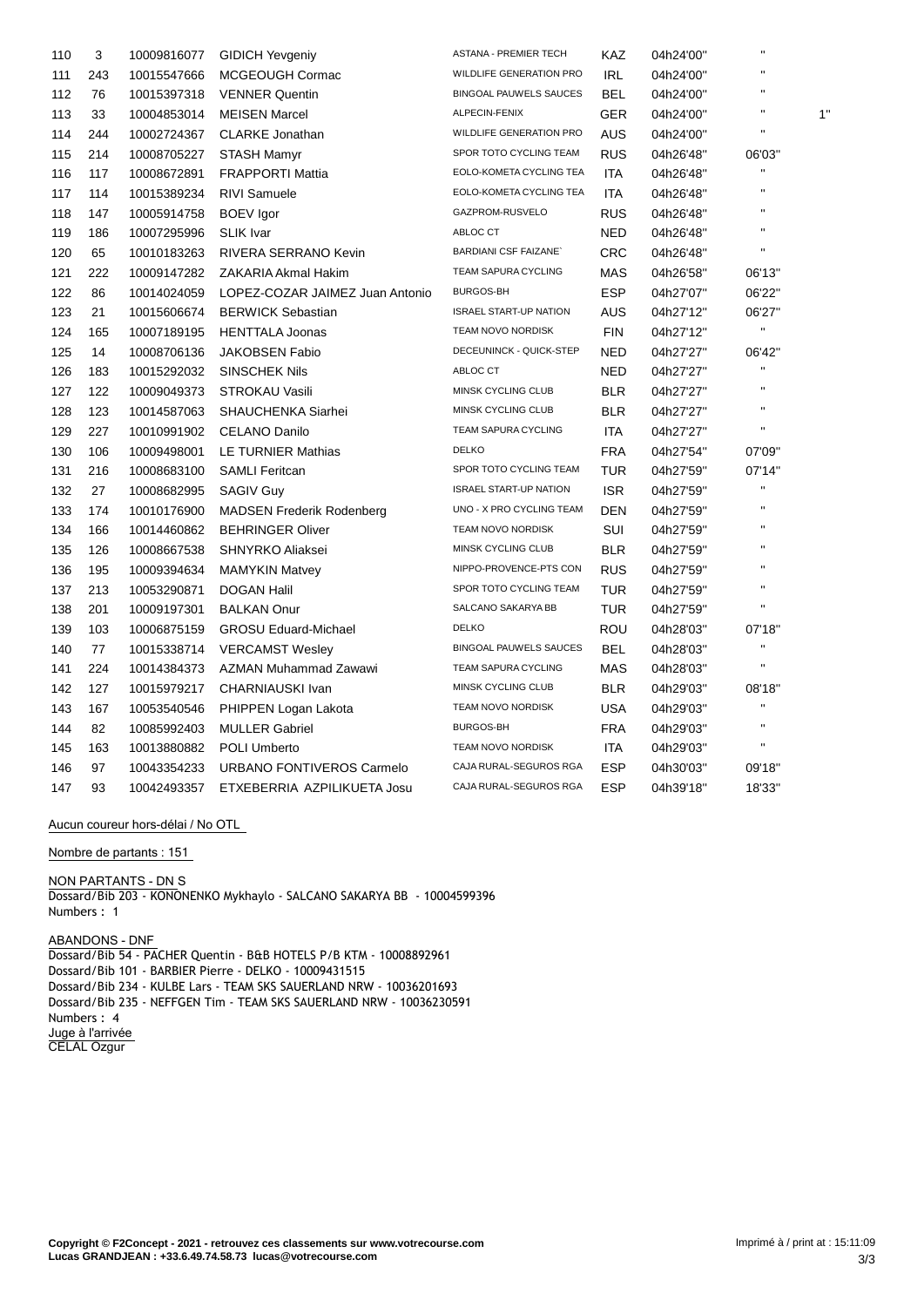

# **CLASSEMENT GENERAL GENERAL CLASSIFICATION**

# MARMARIS - TURGUTREIS



**Distance :** 1076.8 km

**Etape - Stage :** 7

**Date :** 17/04/2021

**Organisateur - Organiser :** TURKISH CYCLING FEDERATION

**Epreuve - Race :** 56th PRESIDENTIAL CYCLING TOUR OF TURKEY

|                |                    |             |                                           |                               |              | Moyenne - Average: 41.543km/h |              |
|----------------|--------------------|-------------|-------------------------------------------|-------------------------------|--------------|-------------------------------|--------------|
| Rang<br>Rank   | Dos.<br><b>Bib</b> | UCI ID      | <b>NOM Prénom</b><br>Last name First Name | Equipe<br>Team                | Nat.<br>Nat. | Temps<br>Time                 | Ecart<br>Gap |
| $\mathbf{1}$   | 107                | 10043045045 | DIAZ GALLEGO Jose Manuel                  | <b>DELKO</b>                  | <b>ESP</b>   | 25h55'02"                     |              |
| $\overline{2}$ | 34                 | 10014868969 | VINE Jay                                  | ALPECIN-FENIX                 | AUS          | 25h55'03"                     | 01"          |
| 3              | 45                 | 10006564860 | SEPULVEDA Eduardo                         | ANDRONI GIOCATTOLI - SIDERM   | ARG          | 25h55'08"                     | 06"          |
| $\overline{4}$ | 91                 | 10035195725 | GARCIA SOSA Jhojan Orlando                | CAJA RURAL-SEGUROS RGA        | COL          | 25h55'27"                     | 25"          |
| 5              | $\mathbf{1}$       | 10008855171 | <b>KUDUS Merhawi</b>                      | ASTANA - PREMIER TECH         | ERI          | 25h55'30"                     | 28"          |
| 6              | 176                | 10009825474 | <b>CHARMIG Anthon</b>                     | UNO - X PRO CYCLING TEAM      | DEN          | 25h55'32"                     | 30"          |
| $\overline{7}$ | 104                | 10006142811 | FERNANDEZ CRUZ Delio                      | <b>DELKO</b>                  | <b>ESP</b>   | 25h55'35"                     | 33"          |
| 8              | 143                | 10008687847 | <b>NYCH Artem</b>                         | GAZPROM-RUSVELO               | <b>RUS</b>   | 25h55'54"                     | 52"          |
| 9              | 177                | 10052439089 | JOHANNESSEN Anders Halland                | UNO - X PRO CYCLING TEAM      | <b>NOR</b>   | 25h55'57"                     | 55"          |
| 10             | 132                | 10005750161 | <b>BRAVO OIARBIDE Garikoitz</b>           | EUSKALTEL - EUSKADI           | <b>ESP</b>   | 25h56'03"                     | 01'01"       |
| 11             | 5                  | 10107186192 | ROMO OLIVER Javier                        | ASTANA - PREMIER TECH         | <b>ESP</b>   | 25h56'23"                     | 01'21"       |
| 12             | 245                | 10012493479 | <b>HOEHN Alex</b>                         | WILDLIFE GENERATION PRO CY    | USA          | 25h56'31"                     | 01'29"       |
| 13             | $\overline{2}$     | 10009360783 | <b>CONTRERAS PINZON Rodrigo</b>           | <b>ASTANA - PREMIER TECH</b>  | COL          | 25h56'31"                     | $\mathbf{H}$ |
| 14             | 105                | 10002926552 | <b>FINETTO Mauro</b>                      | <b>DELKO</b>                  | ITA          | 25h56'33"                     | 01'31"       |
| 15             | 85                 | 10048454413 | <b>BOL Jetse</b>                          | <b>BURGOS-BH</b>              | NED          | 25h56'35"                     | 01'33"       |
| 16             | 56                 | 10003223818 | <b>ROLLAND Pierre</b>                     | <b>B&amp;B HOTELS P/B KTM</b> | <b>FRA</b>   | 25h56'41"                     | 01'39"       |
| 17             | 115                | 10006878795 | <b>WACKERMANN Luca</b>                    | EOLO-KOMETA CYCLING TEAM      | ITA          | 25h57'15"                     | 02'13"       |
| 18             | 81                 | 10006555867 | RUBIO HERNANDEZ Diego                     | <b>BURGOS-BH</b>              | <b>ESP</b>   | 25h57'32"                     | 02'30"       |
| 19             | 61                 | 10003105600 | VISCONTI Giovanni                         | <b>BARDIANI CSF FAIZANE`</b>  | ITA          | 25h57'32"                     | $\mathbf{H}$ |
| 20             | 66                 | 10007527786 | <b>TONELLI Alessandro</b>                 | <b>BARDIANI CSF FAIZANE</b>   | <b>ITA</b>   | 25h57'32"                     | $\mathbf{H}$ |
| 21             | 75                 | 10015160171 | <b>SUTER Joel</b>                         | BINGOAL PAUWELS SAUCES WB     | SUI          | 25h57'45"                     | 02'43"       |
| 22             | 133                | 10013749631 | AZURMENDI SAGASTIBELTZA Ibai              | EUSKALTEL - EUSKADI           | <b>ESP</b>   | 25h57'51"                     | 02'49"       |
| 23             | 25                 | 10004881508 | <b>DOWSETT Alex</b>                       | <b>ISRAEL START-UP NATION</b> | <b>GBR</b>   | 25h57'58"                     | 02'56"       |
| 24             | 211                | 10008665821 | <b>BUDIAK Anatolii</b>                    | SPOR TOTO CYCLING TEAM        | <b>UKR</b>   | 25h58'12"                     | 03'10"       |
| 25             | 67                 | 10015135620 | <b>ZOCCARATO Samuele</b>                  | <b>BARDIANI CSF FAIZANE</b>   | ITA          | 25h58'18"                     | 03'16"       |
| 26             | 226                | 10050937512 | <b>EWART Jesse</b>                        | TEAM SAPURA CYCLING           | <b>IRL</b>   | 25h58'25"                     | 03'23"       |
| 27             | 221                | 10007508790 | <b>ORKEN Ahmet</b>                        | TEAM SAPURA CYCLING           | TUR          | 25h58'33"                     | 03'31"       |
| 28             | 217                | 10010990080 | <b>REGUERO CORRAL Gabriel</b>             | SPOR TOTO CYCLING TEAM        | <b>ESP</b>   | 25h58'37"                     | 03'35"       |
| 29             | 121                | 10002917862 | SAMOILAU Branislau                        | MINSK CYCLING CLUB            | <b>BLR</b>   | 25h58'58"                     | 03'56"       |
| 30             | 194                | 10015093281 | <b>TRACZ Szymon</b>                       | NIPPO-PROVENCE-PTS CONTI      | <b>POL</b>   | 25h59'02"                     | 04'00"       |
| 31             | 187                | 10015439249 | <b>WEULINK Meindert</b>                   | ABLOC CT                      | <b>NED</b>   | 25h59'05''                    | 04'03"       |
| 32             | 44                 | 10007822729 | <b>RUMAC Josip</b>                        | ANDRONI GIOCATTOLI - SIDERM   | CRO          | 25h59'09"                     | 04'07"       |
| 33             | 111                | 10003200475 | <b>GAVAZZI Francesco</b>                  | EOLO-KOMETA CYCLING TEAM      | ITA          | 25h59'26"                     | 04'24"       |
| 34             | 112                | 10009333808 | SEVILLA LOPEZ Diego Pablo                 | EOLO-KOMETA CYCLING TEAM      | <b>ESP</b>   | 25h59'26"                     | $\mathbf{H}$ |
| 35             | 241                | 10005497052 | <b>TVETCOV Serghei</b>                    | WILDLIFE GENERATION PRO CY    | ROU          | 26h00'09"                     | 05'07"       |
| 36             | 95                 | 10039723908 | NICOLAU BELTRAN Joel                      | CAJA RURAL-SEGUROS RGA        | <b>ESP</b>   | 26h00'21"                     | 05'19"       |
| 37             | 164                | 10004864532 | LOZANO RIBA David                         | TEAM NOVO NORDISK             | <b>ESP</b>   | 26h00'21"                     | $\mathbf{u}$ |
| 38             | 145                | 10006795337 | <b>SHALUNOV Evgeny</b>                    | GAZPROM-RUSVELO               | <b>RUS</b>   | 26h00'31"                     | 05'29"       |
| 39             | 202                | 10003260190 | <b>BUTS Vitaliy</b>                       | SALCANO SAKARYA BB            | <b>UKR</b>   | 26h00'33"                     | 05'31"       |
| 40             | 207                | 10006915979 | <b>SAYAR Mustafa</b>                      | SALCANO SAKARYA BB            | <b>TUR</b>   | 26h00'38"                     | 05'36"       |
| 41             | 182                | 10015791681 | <b>DAEMEN Stijn</b>                       | ABLOC CT                      | NED          | 26h00'40"                     | 05'38"       |
| 42             | 135                | 10042380694 | <b>BALLARIN MANSO Iker</b>                | EUSKALTEL - EUSKADI           | <b>ESP</b>   | 26h01'28"                     | 06'26"       |
| 43             | 131                | 10011227530 | <b>IRIZAR LASKURAIN Julen</b>             | EUSKALTEL - EUSKADI           | <b>ESP</b>   | 26h01'40"                     | 06'38"       |
| 44             | 113                | 10009505475 | <b>ALBANESE Vincenzo</b>                  | EOLO-KOMETA CYCLING TEAM      | <b>ITA</b>   | 26h02'28"                     | 07'26"       |
| 45             | 191                | 10016554446 | <b>BÖGLI Jonathan</b>                     | NIPPO-PROVENCE-PTS CONTI      | SUI          | 26h02'33"                     | 07'31"       |
| 46             | 57                 | 10008653087 | <b>SCHONBERGER Sebastian</b>              | B&B HOTELS P/B KTM            | AUT          | 26h02'40"                     | 07'38"       |
| 47             | 63                 | 10006684896 | <b>MAESTRI Mirco</b>                      | BARDIANI CSF FAIZANE`         | ITA          | 26h02'50"                     | 07'48"       |
| 48             | 225                | 10008691382 | RAILEANU Cristian                         | TEAM SAPURA CYCLING           | <b>MDA</b>   | 26h03'02"                     | 08'00"       |
| 49             | 6                  | 10010041100 | STALNOV Nikita                            | ASTANA - PREMIER TECH         | KAZ          | 26h03'23"                     | 08'21"       |
|                |                    |             |                                           |                               |              |                               |              |

**Copyright © F2Concept - 2021 - retrouvez ces classements sur www.votrecourse.com Lucas GRANDJEAN : +33.6.49.74.58.73 lucas@votrecourse.com**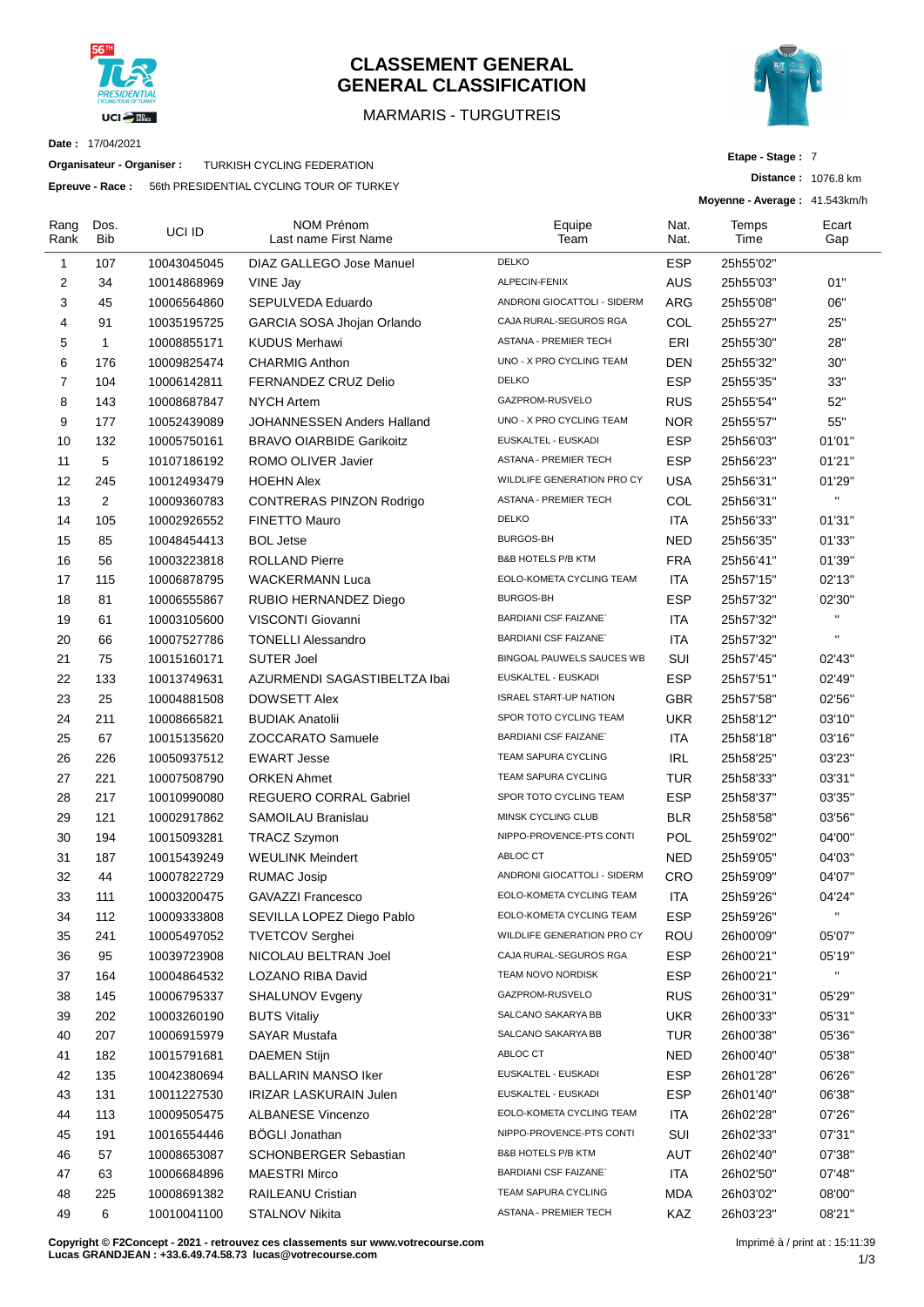| 50  | 206               | 10014955057 | <b>ABAY Burak</b>               | SALCANO SAKARYA BB             | TUR        | 26h04'13" | 09'11"       |
|-----|-------------------|-------------|---------------------------------|--------------------------------|------------|-----------|--------------|
| 51  | 26                | 10007506366 | <b>ZABEL Rick</b>               | <b>ISRAEL START-UP NATION</b>  | <b>GER</b> | 26h04'23" | 09'21"       |
| 52  | 15                | 10002264023 | <b>KEISSE Iljo</b>              | DECEUNINCK - QUICK-STEP        | <b>BEL</b> | 26h04'57" | 09'55"       |
| 53  | 64                | 10011972309 | <b>MARENGO Umberto</b>          | <b>BARDIANI CSF FAIZANE</b>    | <b>ITA</b> | 26h05'07" | 10'05"       |
| 54  | 212               | 10009822242 | <b>TIRYAKI Oguzhan</b>          | SPOR TOTO CYCLING TEAM         | TUR        | 26h05'11" | 10'09"       |
| 55  | 31                | 10014827543 | PHILIPSEN Jasper                | ALPECIN-FENIX                  | <b>BEL</b> | 26h05'30" | 10'28"       |
| 56  | 22                | 10002214311 | <b>GREIPEL André</b>            | <b>ISRAEL START-UP NATION</b>  | <b>GER</b> | 26h05'30" | $\mathbf{H}$ |
| 57  | 21                | 10015606674 | <b>BERWICK Sebastian</b>        | <b>ISRAEL START-UP NATION</b>  | <b>AUS</b> | 26h05'38" | 10'36"       |
| 58  | 4                 | 10036105101 | <b>BRUSSENSKIY Gleb</b>         | <b>ASTANA - PREMIER TECH</b>   | KAZ        | 26h06'19" | 11'17"       |
|     |                   |             |                                 | <b>BURGOS-BH</b>               |            |           |              |
| 59  | 87                | 10041949147 | <b>CANTON SERRANO Isaac</b>     |                                | ESP        | 26h06'32" | 11'30"       |
| 60  | 181               | 10014702352 | <b>APPEL Stijn</b>              | ABLOC CT                       | <b>NED</b> | 26h06'45" | 11'43"       |
| 61  | 136               | 10010713531 | ARANBURU ARRUTI Jokin           | EUSKALTEL - EUSKADI            | <b>ESP</b> | 26h06'54" | 11'52"       |
| 62  | 84                | 10009416357 | <b>SMIT Willem Jakobus</b>      | <b>BURGOS-BH</b>               | <b>RSA</b> | 26h07'03" | 12'01"       |
| 63  | 65                | 10010183263 | RIVERA SERRANO Kevin            | <b>BARDIANI CSF FAIZANE</b>    | <b>CRC</b> | 26h07'04" | 12'02"       |
| 64  | $12 \overline{ }$ | 10003292324 | <b>CAVENDISH Mark</b>           | DECEUNINCK - QUICK-STEP        | <b>GBR</b> | 26h07'07" | 12'05"       |
| 65  | 23                | 10005391564 | <b>BRÄNDLE Matthias</b>         | <b>ISRAEL START-UP NATION</b>  | <b>AUT</b> | 26h07'25" | 12'23"       |
| 66  | 173               | 10010023316 | <b>HALVORSEN Kristoffer</b>     | UNO - X PRO CYCLING TEAM       | <b>NOR</b> | 26h07'31" | 12'29"       |
| 67  | 46                | 10015083177 | <b>VENCHIARUTTI Nicola</b>      | ANDRONI GIOCATTOLI - SIDERM    | ITA        | 26h07'38" | 12'36"       |
| 68  | 62                | 10014704978 | LONARDI Giovanni                | <b>BARDIANI CSF FAIZANE</b>    | ITA        | 26h07'41" | 12'39"       |
| 69  | 92                | 10007609127 | BAGÜES KALPARSORO Aritz         | CAJA RURAL-SEGUROS RGA         | <b>ESP</b> | 26h07'41" | H.           |
| 70  | 161               | 10003214724 | <b>KUSZTOR Péter</b>            | TEAM NOVO NORDISK              | HUN        | 26h07'41" | $\mathbf{H}$ |
| 71  | 51                | 10015454912 | <b>CHEVALIER Maxime</b>         | B&B HOTELS P/B KTM             | <b>FRA</b> | 26h07'41" | $\mathbf{H}$ |
| 72  | 52                | 10003225030 | <b>GAUTIER Cyril</b>            | <b>B&amp;B HOTELS P/B KTM</b>  | FRA        | 26h07'41" | $\mathbf{H}$ |
| 73  | 172               | 10008849616 | <b>RESELL Erik Nordsaeter</b>   | UNO - X PRO CYCLING TEAM       | <b>NOR</b> | 26h07'41" | $\mathbf{H}$ |
| 74  | 76                | 10015397318 | <b>VENNER Quentin</b>           | BINGOAL PAUWELS SAUCES WB      | BEL        | 26h07'45" | 12'43"       |
|     |                   |             |                                 | <b>DELKO</b>                   |            |           |              |
| 75  | 106               | 10009498001 | LE TURNIER Mathias              |                                | <b>FRA</b> | 26h08'41" | 13'39"       |
| 76  | 24                | 10028417041 | CIMOLAI Davide                  | <b>ISRAEL START-UP NATION</b>  | ITA        | 26h08'52" | 13'50"       |
| 77  | 3                 | 10009816077 | <b>GIDICH Yevgeniy</b>          | ASTANA - PREMIER TECH          | KAZ        | 26h09'21" | 14'19"       |
| 78  | $\overline{7}$    | 10006895569 | ZAKHAROV Artyom                 | ASTANA - PREMIER TECH          | KAZ        | 26h09'25" | 14'23"       |
| 79  | 227               | 10010991902 | <b>CELANO Danilo</b>            | TEAM SAPURA CYCLING            | <b>ITA</b> | 26h09'26" | 14'24"       |
| 80  | 233               | 10036198663 | <b>GIEßELMANN Michel</b>        | TEAM SKS SAUERLAND NRW         | <b>GER</b> | 26h09'58" | 14'56"       |
| 81  | 42                | 10014992039 | JERMAN Žiga                     | ANDRONI GIOCATTOLI - SIDERM    | <b>SLO</b> | 26h10'05" | 15'03"       |
| 82  | 13                | 10009230441 | <b>HODEG CHAGUI Alvaro Jose</b> | DECEUNINCK - QUICK-STEP        | COL        | 26h10'20" | 15'18"       |
| 83  | 117               | 10008672891 | <b>FRAPPORTI Mattia</b>         | EOLO-KOMETA CYCLING TEAM       | <b>ITA</b> | 26h10'23" | 15'21"       |
| 84  | 16                | 10005430667 | <b>STEELS Stijn</b>             | <b>DECEUNINCK - QUICK-STEP</b> | BEL        | 26h10'28" | 15'26"       |
| 85  | 137               | 10051354511 | LOBATO DEL VALLE Juan Jose      | EUSKALTEL - EUSKADI            | ESP        | 26h10'33" | 15'31"       |
| 86  | 11                | 10005506651 | <b>ARCHBOLD Shane</b>           | DECEUNINCK - QUICK-STEP        | <b>NZL</b> | 26h10'34" | 15'32"       |
| 87  | 124               | 10002670110 | SOBAL Yauhen                    | MINSK CYCLING CLUB             | <b>BLR</b> | 26h10'53" | 15'51"       |
| 88  | 184               | 10014921210 | <b>PLUTO Martin</b>             | ABLOC CT                       | LAT        | 26h10'56" | 15'54"       |
| 89  | 162               | 10005660336 | PERON Andrea                    | TEAM NOVO NORDISK              | <b>ITA</b> | 26h10'56" | H.           |
| 90  | 71                | 10010957546 | ANIOLKOWSKI Stanislaw           | BINGOAL PAUWELS SAUCES WB      | POL        | 26h11'15" | 16'13"       |
| 91  | 243               | 10015547666 | MCGEOUGH Cormac                 | WILDLIFE GENERATION PRO CY     | IRL        | 26h11'20" | 16'18"       |
|     |                   |             |                                 | <b>B&amp;B HOTELS P/B KTM</b>  |            |           |              |
| 92  | 55                | 10004521291 | REZA Kevin                      | ABLOC CT                       | <b>FRA</b> | 26h12'46" | 17'44"       |
| 93  | 183               | 10015292032 | <b>SINSCHEK Nils</b>            |                                | <b>NED</b> | 26h13'06" | 18'04"       |
| 94  | 134               | 10007177879 | GOIKOETXEA GOIOGANA Peio        | EUSKALTEL - EUSKADI            | <b>ESP</b> | 26h13'14" | 18'12"       |
| 95  | 35                | 10009136168 | <b>TAMINIAUX Lionel</b>         | ALPECIN-FENIX                  | <b>BEL</b> | 26h13'15" | 18'13"       |
| 96  | 47                | 10101412571 | VIGO DEL ARCO Marti             | ANDRONI GIOCATTOLI - SIDERM    | ESP        | 26h13'15" | H.           |
| 97  | 192               | 10009746763 | <b>KUHN Kevin</b>               | NIPPO-PROVENCE-PTS CONTI       | SUI        | 26h13'15" |              |
| 98  | 244               | 10002724367 | <b>CLARKE Jonathan</b>          | WILDLIFE GENERATION PRO CY     | AUS        | 26h13'15" |              |
| 99  | 73                | 10006242841 | <b>DEBIE Sean</b>               | BINGOAL PAUWELS SAUCES WB      | BEL        | 26h13'17" | 18'15"       |
| 100 | 147               | 10005914758 | <b>BOEV Igor</b>                | GAZPROM-RUSVELO                | <b>RUS</b> | 26h13'44" | 18'42"       |
| 101 | 94                | 10041823350 | GONZALEZ LOPEZ David            | CAJA RURAL-SEGUROS RGA         | <b>ESP</b> | 26h14'05" | 19'03"       |
| 102 | 96                | 10008682793 | SAEZ BENITO Hector              | CAJA RURAL-SEGUROS RGA         | <b>ESP</b> | 26h14'05" | $\mathbf{H}$ |
| 103 | 114               | 10015389234 | <b>RIVI Samuele</b>             | EOLO-KOMETA CYCLING TEAM       | <b>ITA</b> | 26h14'17" | 19'15"       |
| 104 | 142               | 10008924384 | CIMA Damiano                    | GAZPROM-RUSVELO                | <b>ITA</b> | 26h14'28" | 19'26"       |
| 105 | 53                | 10014991837 | MOZZATO Luca                    | B&B HOTELS P/B KTM             | ITA        | 26h14'36" | 19'34"       |
|     | 231               | 10036495424 | MÜNSTERMANN Per Christian       | TEAM SKS SAUERLAND NRW         | <b>GER</b> |           | 19'45"       |
| 106 |                   |             |                                 | SALCANO SAKARYA BB             |            | 26h14'47" |              |
| 107 | 205               | 10006599216 | <b>BOUGLAS Georgios</b>         |                                | <b>GRE</b> | 26h14'58" | 19'56"       |
| 108 | 185               | 10022872984 | DEL GROSSO Bodi                 | ABLOC CT                       | <b>NED</b> | 26h15'27" | 20'25"       |
| 109 | 72                | 10014218463 | CASTRIQUE Jonas                 | BINGOAL PAUWELS SAUCES WB      | <b>BEL</b> | 26h15'37" | 20'35"       |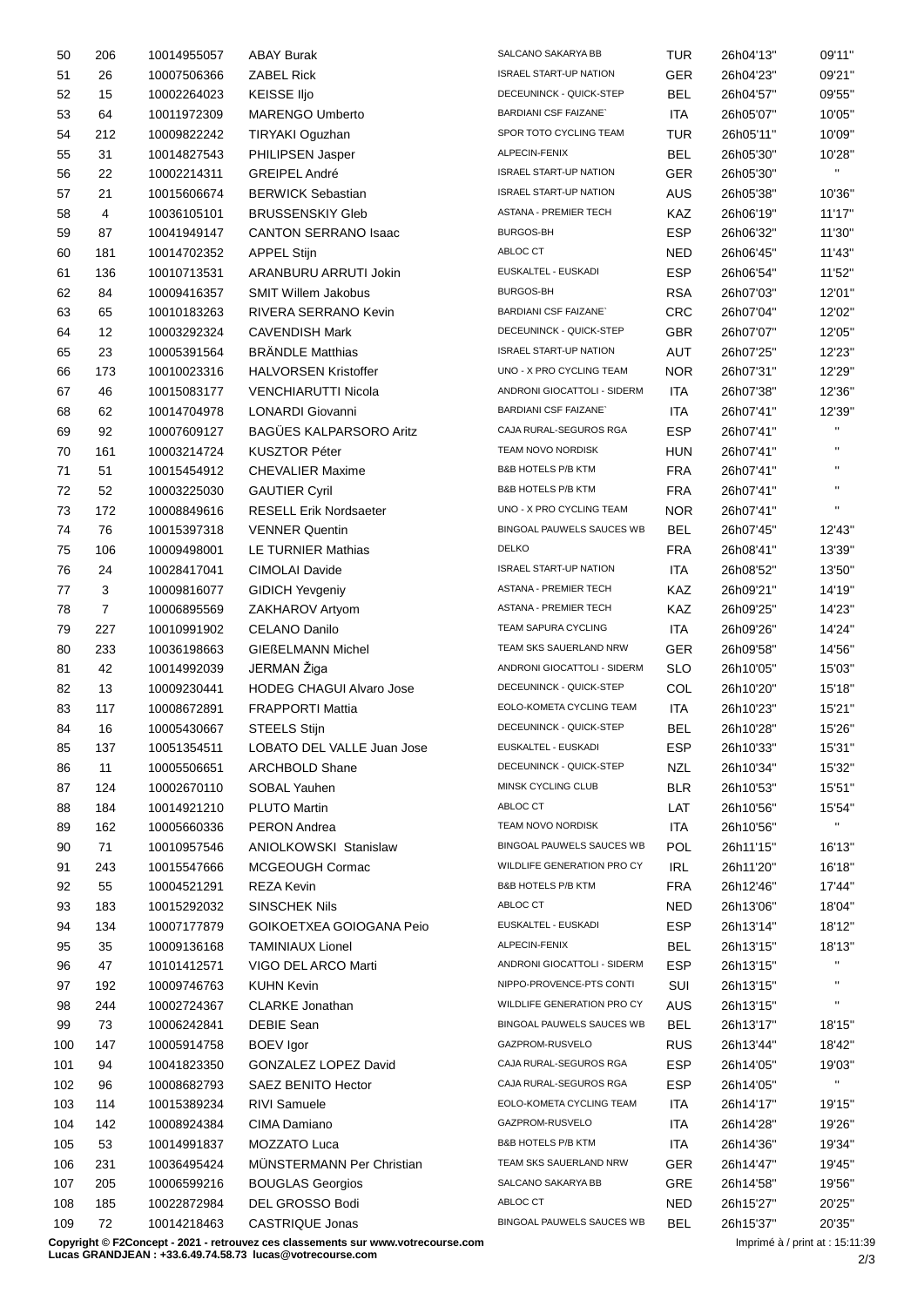| 110 | 33  | 10004853014 | <b>MEISEN Marcel</b>             | ALPECIN-FENIX                 | <b>GER</b> | 26h15'42" | 20'40" |
|-----|-----|-------------|----------------------------------|-------------------------------|------------|-----------|--------|
| 111 | 197 | 10046239173 | <b>CHRISTEN Fabio</b>            | NIPPO-PROVENCE-PTS CONTI      | SUI        | 26h15'43" | 20'41" |
| 112 | 125 | 10006492112 | <b>BAZHKOU Stanislau</b>         | MINSK CYCLING CLUB            | <b>BLR</b> | 26h15'44" | 20'42" |
| 113 | 27  | 10008682995 | <b>SAGIV Guy</b>                 | <b>ISRAEL START-UP NATION</b> | <b>ISR</b> | 26h16'33" | 21'31" |
| 114 | 247 | 10010677862 | <b>ROSS Kent</b>                 | WILDLIFE GENERATION PRO CY    | <b>USA</b> | 26h16'35" | 21'33" |
| 115 | 83  | 10015391153 | PEÑALVER ANIORTE Manuel          | BURGOS-BH                     | <b>ESP</b> | 26h17'31" | 22'29" |
| 116 | 204 | 10005675692 | <b>ASADOV Elchin</b>             | SALCANO SAKARYA BB            | <b>AZE</b> | 26h17'56" | 22'54" |
| 117 | 223 | 10015977395 | ROSLI Muhammad Nur Aiman         | TEAM SAPURA CYCLING           | <b>MAS</b> | 26h18'03" | 23'01" |
| 118 | 215 | 10010722726 | YAVUZ Emre                       | SPOR TOTO CYCLING TEAM        | <b>TUR</b> | 26h18'16" | 23'14" |
| 119 | 82  | 10085992403 | <b>MULLER Gabriel</b>            | <b>BURGOS-BH</b>              | <b>FRA</b> | 26h18'18" | 23'16" |
| 120 | 232 | 10015766726 | <b>KNOLLE Jon</b>                | TEAM SKS SAUERLAND NRW        | <b>GER</b> | 26h18'54" | 23'52" |
| 121 | 74  | 10016305074 | PAQUOT Tom                       | BINGOAL PAUWELS SAUCES WB     | <b>BEL</b> | 26h19'22" | 24'20" |
| 122 | 222 | 10009147282 | ZAKARIA Akmal Hakim              | TEAM SAPURA CYCLING           | <b>MAS</b> | 26h20'14" | 25'12" |
| 123 | 213 | 10053290871 | <b>DOGAN Halil</b>               | SPOR TOTO CYCLING TEAM        | TUR        | 26h20'17" | 25'15" |
| 124 | 103 | 10006875159 | <b>GROSU Eduard-Michael</b>      | <b>DELKO</b>                  | ROU        | 26h20'44" | 25'42" |
| 125 | 171 | 10019889226 | <b>TILLER Rasmus</b>             | UNO - X PRO CYCLING TEAM      | <b>NOR</b> | 26h20'51" | 25'49" |
| 126 | 123 | 10014587063 | SHAUCHENKA Siarhei               | MINSK CYCLING CLUB            | <b>BLR</b> | 26h20'52" | 25'50" |
| 127 | 122 | 10009049373 | <b>STROKAU Vasili</b>            | MINSK CYCLING CLUB            | <b>BLR</b> | 26h21'12" | 26'10" |
| 128 | 175 | 10015603745 | WÆRENSKJOLD Søren                | UNO - X PRO CYCLING TEAM      | NOR.       | 26h21'14" | 26'12" |
| 129 | 195 | 10009394634 | <b>MAMYKIN Matvey</b>            | NIPPO-PROVENCE-PTS CONTI      | <b>RUS</b> | 26h21'16" | 26'14" |
| 130 | 41  | 10007744220 | <b>MALUCELLI Matteo</b>          | ANDRONI GIOCATTOLI - SIDERM   | ITA        | 26h21'20" | 26'18" |
| 131 | 214 | 10008705227 | <b>STASH Mamyr</b>               | SPOR TOTO CYCLING TEAM        | <b>RUS</b> | 26h21'48" | 26'46" |
| 132 | 165 | 10007189195 | <b>HENTTALA Joonas</b>           | TEAM NOVO NORDISK             | <b>FIN</b> | 26h22'04" | 27'02" |
| 133 | 186 | 10007295996 | <b>SLIK Ivar</b>                 | ABLOC CT                      | <b>NED</b> | 26h22'10" | 27'08" |
| 134 | 97  | 10043354233 | URBANO FONTIVEROS Carmelo        | CAJA RURAL-SEGUROS RGA        | <b>ESP</b> | 26h22'44" | 27'42" |
| 135 | 86  | 10014024059 | LOPEZ-COZAR JAIMEZ Juan Antonio  | <b>BURGOS-BH</b>              | <b>ESP</b> | 26h22'49" | 27'47" |
| 136 | 224 | 10014384373 | AZMAN Muhammad Zawawi            | TEAM SAPURA CYCLING           | <b>MAS</b> | 26h23'03" | 28'01" |
| 137 | 201 | 10009197301 | <b>BALKAN Onur</b>               | SALCANO SAKARYA BB            | <b>TUR</b> | 26h23'37" | 28'35" |
| 138 | 77  | 10015338714 | <b>VERCAMST Wesley</b>           | BINGOAL PAUWELS SAUCES WB     | <b>BEL</b> | 26h23'58" | 28'56" |
| 139 | 163 | 10013880882 | <b>POLI Umberto</b>              | TEAM NOVO NORDISK             | <b>ITA</b> | 26h26'11" | 31'09" |
| 140 | 166 | 10014460862 | <b>BEHRINGER Oliver</b>          | TEAM NOVO NORDISK             | SUI        | 26h28'02" | 33'00" |
| 141 | 14  | 10008706136 | <b>JAKOBSEN Fabio</b>            | DECEUNINCK - QUICK-STEP       | <b>NED</b> | 26h28'12" | 33'10" |
| 142 | 174 | 10010176900 | <b>MADSEN Frederik Rodenberg</b> | UNO - X PRO CYCLING TEAM      | <b>DEN</b> | 26h28'40" | 33'38" |
| 143 | 216 | 10008683100 | <b>SAMLI Feritcan</b>            | SPOR TOTO CYCLING TEAM        | <b>TUR</b> | 26h30'38" | 35'36" |
| 144 | 167 | 10053540546 | PHIPPEN Logan Lakota             | TEAM NOVO NORDISK             | <b>USA</b> | 26h31'05" | 36'03" |
| 145 | 126 | 10008667538 | SHNYRKO Aliaksei                 | MINSK CYCLING CLUB            | <b>BLR</b> | 26h32'45" | 37'43" |
| 146 | 93  | 10042493357 | ETXEBERRIA AZPILIKUETA Josu      | CAJA RURAL-SEGUROS RGA        | <b>ESP</b> | 26h34'57" | 39'55" |
| 147 | 127 | 10015979217 | CHARNIAUSKI Ivan                 | MINSK CYCLING CLUB            | <b>BLR</b> | 26h48'45" | 53'43" |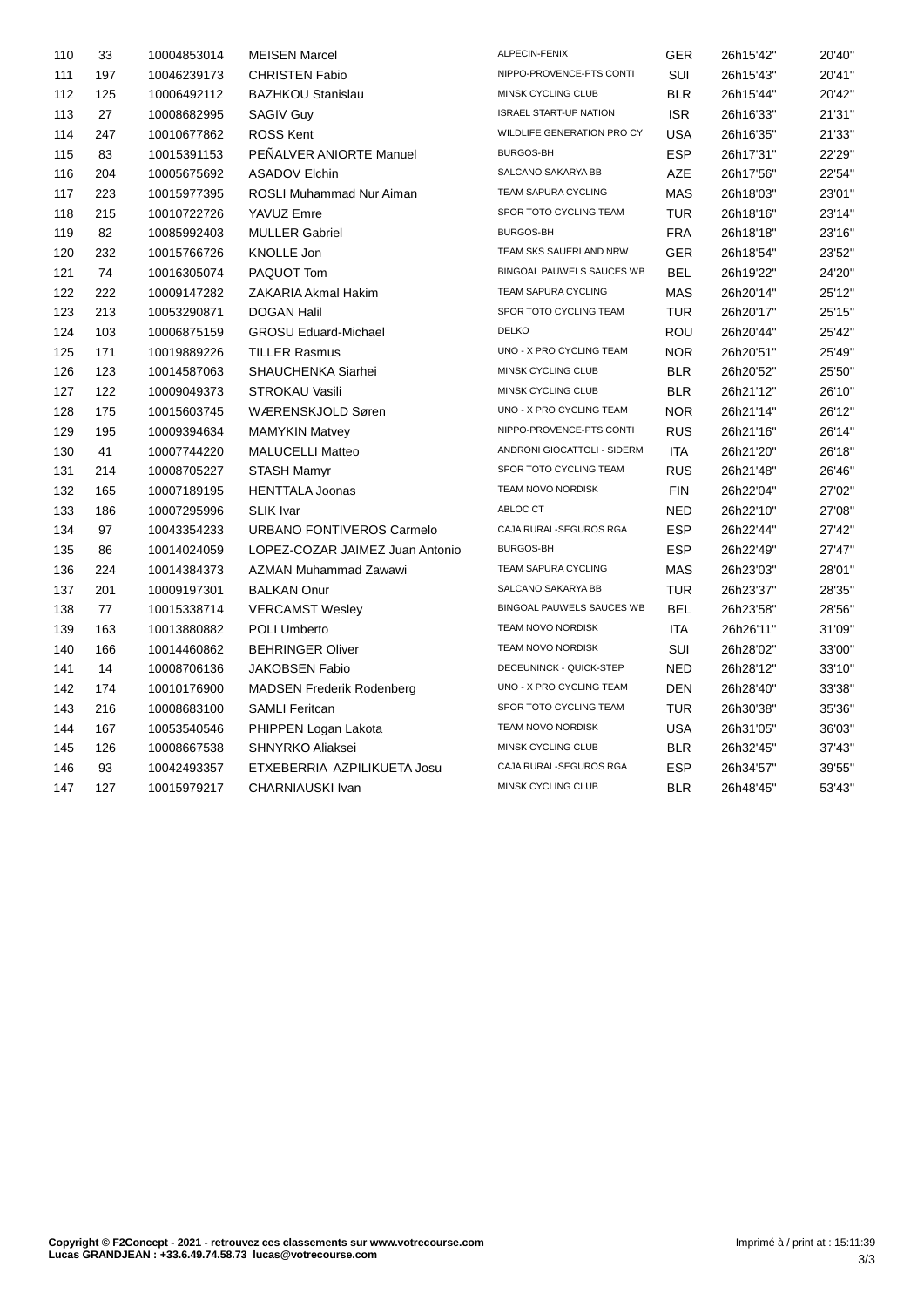

**Date :** 17/04/2021

# MARMARIS - TURGUTREIS **CLASSEMENT PAR POINTS POINTS CLASSIFICATION**



**Etape - Stage :** 7

# **Classement de l'étape - Stage classification Classement général - General classification**

| Rg             | Dos. | Nom Prénom                   | Nat.       | Equipe     | Pts            | Bon. | Rg<br><b>Rk</b> | Dos.<br>Bib. | Nom Prénom<br>Last name First name | UCI ID      | Equipe<br>Team | Pts            |
|----------------|------|------------------------------|------------|------------|----------------|------|-----------------|--------------|------------------------------------|-------------|----------------|----------------|
|                |      | km 136.8 - Sprint Prime      |            |            |                |      | $\mathbf{1}$    | 31           | PHILIPSEN Jasper                   | 10014827543 | <b>AFC</b>     | 86             |
|                |      |                              |            |            |                |      | 2               | 12           | <b>CAVENDISH Mark</b>              | 10003292324 | <b>DQT</b>     | 82             |
| 1              | 34   | VINE Jay                     | <b>AUS</b> | <b>AFC</b> | 5              | 3"   | 3               | 22           | GREIPEL André                      | 10002214311 | <b>ISN</b>     | 62             |
| 2              | 31   | PHILIPSEN Jasper             | <b>BEL</b> | <b>AFC</b> | 3              | 2"   | 4               | 71           | <b>ANIOLKOWSKI Stanislaw</b>       | 10010957546 | <b>BWB</b>     | 60             |
|                |      |                              |            |            |                |      | 5               | 173          | <b>HALVORSEN Kristoffer</b>        | 10010023316 | <b>UXT</b>     | 46             |
| 3              | 33   | <b>MEISEN Marcel</b>         | <b>GER</b> | <b>AFC</b> | 1              | 1"   | 6               | 62           | LONARDI Giovanni                   | 10014704978 | <b>BCF</b>     | 4 <sub>0</sub> |
|                |      |                              |            |            |                |      | $\overline{7}$  | 83           | PEÑALVER ANIORTE Manuel            | 10015391153 | <b>BBH</b>     | 27             |
| Arrivée        |      |                              |            |            |                |      | 8               | 53           | <b>MOZZATO Luca</b>                | 10014991837 | <b>BBK</b>     | 26             |
|                |      |                              |            |            |                |      | 9               | 34           | VINE Jay                           | 10014868969 | <b>AFC</b>     | 23             |
| $\mathbf 1$    | 31   | PHILIPSEN Jasper             | <b>BEL</b> | <b>AFC</b> | 15             | 10"  | 10              | 94           | <b>GONZALEZ LOPEZ David</b>        | 10041823350 | <b>CJR</b>     | 21             |
|                |      |                              |            |            |                |      | 11              | 184          | <b>PLUTO Martin</b>                | 10014921210 | <b>ABC</b>     | 20             |
| 2              | 22   | <b>GREIPEL André</b>         | <b>GER</b> | <b>ISN</b> | 14             | 6"   | 12              | 113          | <b>ALBANESE Vincenzo</b>           | 10009505475 | <b>EOK</b>     | 19             |
| 3              | 12   | <b>CAVENDISH Mark</b>        | <b>GBR</b> | <b>DQT</b> | 13             | 4"   | 13              | 103          | <b>GROSU Eduard-Michael</b>        | 10006875159 | <b>DKO</b>     | 19             |
|                |      |                              |            |            |                |      | 14              | 26           | <b>ZABEL Rick</b>                  | 10007506366 | <b>ISN</b>     | 17             |
| 4              | 71   | <b>ANIOLKOWSKI Stanislaw</b> | POL        | <b>BWB</b> | 12             |      | 15              | 107          | DIAZ GALLEGO Jose Manuel           | 10043045045 | <b>DKO</b>     | 15             |
| 5              | 113  | <b>ALBANESE Vincenzo</b>     | <b>ITA</b> | <b>EOK</b> | 11             |      | 16              | 45           | SEPULVEDA Eduardo                  | 10006564860 | ANS            | 13             |
| 6              | 26   | <b>ZABEL Rick</b>            | <b>GER</b> | <b>ISN</b> | 10             |      | 17              | 35           | <b>TAMINIAUX Lionel</b>            | 10009136168 | <b>AFC</b>     | 13             |
|                |      |                              |            |            |                |      | 18              | 177          | JOHANNESSEN Anders Halland         | 10052439089 | <b>UXT</b>     | 12             |
| $\overline{7}$ | 115  | <b>WACKERMANN Luca</b>       | <b>ITA</b> | <b>EOK</b> | 9              |      | 19              | 91           | GARCIA SOSA Jhojan Orlando         | 10035195725 | <b>CJR</b>     | 11             |
| 8              | 4    | <b>BRUSSENSKIY Gleb</b>      | <b>KAZ</b> | <b>APT</b> | 8              |      | 20              | $\mathbf{1}$ | <b>KUDUS Merhawi</b>               | 10008855171 | <b>APT</b>     | 1 <sub>0</sub> |
|                |      |                              |            |            |                |      | 21              | 132          | <b>BRAVO OIARBIDE Garikoitz</b>    | 10005750161 | <b>EUS</b>     |                |
| 9              | 62   | <b>LONARDI Giovanni</b>      | <b>ITA</b> | <b>BCF</b> | 7              |      | 22              | 46           | <b>VENCHIARUTTI Nicola</b>         | 10015083177 | ANS            |                |
| 10             | 221  | <b>ORKEN Ahmet</b>           | <b>TUR</b> | <b>TSC</b> | 6              |      | 23              | 176          | <b>CHARMIG Anthon</b>              | 10009825474 | <b>UXT</b>     |                |
| 11             | 94   | <b>GONZALEZ LOPEZ David</b>  | <b>ESP</b> | <b>CJR</b> | 5              |      | 24              | 115          | <b>WACKERMANN Luca</b>             | 10006878795 | EOK            |                |
|                |      |                              |            |            |                |      | 25              | 104          | FERNANDEZ CRUZ Delio               | 10006142811 | <b>DKO</b>     |                |
| 12             | 34   | VINE Jay                     | <b>AUS</b> | <b>AFC</b> | 4              |      | 26              | 4            | <b>BRUSSENSKIY Gleb</b>            | 10036105101 | <b>APT</b>     |                |
| 13             | 173  | <b>HALVORSEN Kristoffer</b>  | <b>NOR</b> | <b>UXT</b> | 3              |      | 27              | 147          | <b>BOEV</b> Igor                   | 10005914758 | GAZ            |                |
|                |      |                              |            |            |                |      | 28              | 175          | WÆRENSKJOLD Søren                  | 10015603745 | <b>UXT</b>     |                |
| 14             | 133  | AZURMENDI SAGASTIBELTZA Ibai | <b>ESP</b> | <b>EUS</b> | $\overline{2}$ |      | 29              | 143          | <b>NYCH Artem</b>                  | 10008687847 | GAZ            |                |
| 15             | 85.  | AOL Jetse                    | <b>NFD</b> | <b>RRH</b> | 1              |      | 30              | 221          | <b>ORKEN Ahmet</b>                 | 10007508790 | <b>TSC</b>     |                |

**Organisateur - Organiser :** TURKISH CYCLING FEDERATION **Epreuve - Race :** 56th PRESIDENTIAL CYCLING TOUR OF TURKEY

| Rg      |                | Dos. Nom Prénom              | Nat.       | Equipe     | Pts | Bon. | Rg<br>Rk       | Dos.<br>Bib.   | Nom Prénom<br>Last name First name              | UCI ID                     | Equipe<br>Team           | Pts                          |
|---------|----------------|------------------------------|------------|------------|-----|------|----------------|----------------|-------------------------------------------------|----------------------------|--------------------------|------------------------------|
|         |                | km 136.8 - Sprint Prime      |            |            |     |      | $\mathbf{1}$   | 31             | PHILIPSEN Jasper                                | 10014827543                | <b>AFC</b>               | 86                           |
|         |                |                              |            |            |     |      | $\overline{2}$ | 12             | <b>CAVENDISH Mark</b>                           | 10003292324                | <b>DQT</b>               | 82                           |
| 1       | 34             | VINE Jay                     | AUS        | <b>AFC</b> | 5   | 3"   | 3              | 22             | <b>GREIPEL André</b>                            | 10002214311                | <b>ISN</b>               | 62                           |
| 2       | 31             | PHILIPSEN Jasper             | <b>BEL</b> | <b>AFC</b> | 3   | 2"   | 4              | 71             | ANIOLKOWSKI Stanislaw                           | 10010957546                | <b>BWB</b>               | 60                           |
|         |                |                              |            |            |     |      | $\sqrt{5}$     | 173            | <b>HALVORSEN Kristoffer</b>                     | 10010023316                | <b>UXT</b>               | 46                           |
| 3       | 33             | <b>MEISEN Marcel</b>         | <b>GER</b> | <b>AFC</b> | 1   | 1"   | 6              | 62             | LONARDI Giovanni                                | 10014704978                | <b>BCF</b>               | 40                           |
|         |                |                              |            |            |     |      | $\overline{7}$ | 83             | PEÑALVER ANIORTE Manuel                         | 10015391153                | <b>BBH</b>               | 27                           |
| Arrivée |                |                              |            |            |     |      | 8              | 53             | MOZZATO Luca                                    | 10014991837                | <b>BBK</b>               | 26                           |
|         |                |                              |            |            |     |      | 9<br>10        | 34<br>94       | VINE Jay<br>GONZALEZ LOPEZ David                | 10014868969<br>10041823350 | <b>AFC</b><br>CJR        | 23<br>21                     |
| 1       | 31             | PHILIPSEN Jasper             | <b>BEL</b> | <b>AFC</b> | 15  | 10"  | 11             | 184            | <b>PLUTO Martin</b>                             | 10014921210                | <b>ABC</b>               | 20                           |
| 2       | 22             | <b>GREIPEL André</b>         | GER        | <b>ISN</b> | 14  | 6"   | 12             | 113            | <b>ALBANESE Vincenzo</b>                        | 10009505475                | <b>EOK</b>               | 19                           |
| 3       | 12             | <b>CAVENDISH Mark</b>        | <b>GBR</b> | <b>DQT</b> | 13  | 4"   | 13             | 103            | <b>GROSU Eduard-Michael</b>                     | 10006875159                | <b>DKO</b>               | 19                           |
| 4       | 71             | ANIOLKOWSKI Stanislaw        | POL        | <b>BWB</b> | 12  |      | 14             | 26             | <b>ZABEL Rick</b>                               | 10007506366                | <b>ISN</b>               | 17                           |
|         |                |                              |            |            |     |      | 15             | 107            | DIAZ GALLEGO Jose Manuel                        | 10043045045                | <b>DKO</b>               | 15                           |
| 5       | 113            | <b>ALBANESE Vincenzo</b>     | ITA        | <b>EOK</b> | 11  |      | 16<br>17       | 45<br>35       | SEPULVEDA Eduardo<br><b>TAMINIAUX Lionel</b>    | 10006564860<br>10009136168 | ANS<br><b>AFC</b>        | 13<br>13                     |
| 6       | 26             | <b>ZABEL Rick</b>            | GER        | <b>ISN</b> | 10  |      | 18             | 177            | JOHANNESSEN Anders Halland                      | 10052439089                | <b>UXT</b>               | 12                           |
| 7       | 115            | <b>WACKERMANN Luca</b>       | ITA        | <b>EOK</b> | 9   |      | 19             | 91             | GARCIA SOSA Jhojan Orlando                      | 10035195725                | <b>CJR</b>               | 11                           |
| 8       | $\overline{4}$ | <b>BRUSSENSKIY Gleb</b>      | KAZ        | <b>APT</b> | 8   |      | 20             | $\mathbf{1}$   | <b>KUDUS Merhawi</b>                            | 10008855171                | APT                      | 10                           |
|         |                |                              |            |            |     |      | 21             | 132            | <b>BRAVO OIARBIDE Garikoitz</b>                 | 10005750161                | <b>EUS</b>               | 9                            |
| 9       | 62             | LONARDI Giovanni             | ITA        | <b>BCF</b> | 7   |      | 22             | 46             | VENCHIARUTTI Nicola                             | 10015083177                | ANS                      | 9                            |
| 10      | 221            | <b>ORKEN Ahmet</b>           | TUR        | TSC        | 6   |      | 23             | 176            | <b>CHARMIG Anthon</b>                           | 10009825474                | <b>UXT</b>               | 9                            |
| 11      | 94             | <b>GONZALEZ LOPEZ David</b>  | <b>ESP</b> | <b>CJR</b> | 5   |      | 24             | 115            | <b>WACKERMANN Luca</b>                          | 10006878795                | <b>EOK</b>               | 9                            |
|         |                |                              |            |            |     |      | 25             | 104            | FERNANDEZ CRUZ Delio                            | 10006142811                | <b>DKO</b>               | 8                            |
| 12      | 34             | VINE Jay                     | AUS        | <b>AFC</b> | 4   |      | 26             | 4              | <b>BRUSSENSKIY Gleb</b>                         | 10036105101                | <b>APT</b>               | 8                            |
| 13      | 173            | <b>HALVORSEN Kristoffer</b>  | <b>NOR</b> | <b>UXT</b> | 3   |      | 27             | 147            | <b>BOEV</b> Igor                                | 10005914758                | GAZ                      | 7                            |
| 14      | 133            | AZURMENDI SAGASTIBELTZA Ibai | <b>ESP</b> | <b>EUS</b> | 2   |      | 28             | 175            | WÆRENSKJOLD Søren                               | 10015603745                | <b>UXT</b>               | $\overline{\mathcal{I}}$     |
|         |                |                              |            |            |     |      | 29<br>30       | 143<br>221     | <b>NYCH Artem</b><br><b>ORKEN Ahmet</b>         | 10008687847<br>10007508790 | GAZ<br><b>TSC</b>        | 6<br>6                       |
| 15      | 85             | <b>BOL Jetse</b>             | <b>NED</b> | <b>BBH</b> | 1   |      | 31             | 142            | CIMA Damiano                                    | 10008924384                | GAZ                      | 6                            |
|         |                |                              |            |            |     |      | 32             | $\overline{7}$ | ZAKHAROV Artyom                                 | 10006895569                | <b>APT</b>               | 5                            |
|         |                |                              |            |            |     |      | 33             | 124            | <b>SOBAL Yauhen</b>                             | 10002670110                | <b>MCC</b>               | 5                            |
|         |                |                              |            |            |     |      | 34             | 73             | <b>DEBIE Sean</b>                               | 10006242841                | <b>BWB</b>               | 5                            |
|         |                |                              |            |            |     |      | 35             | 223            | ROSLI Muhammad Nur Aiman                        | 10015977395                | <b>TSC</b>               | 5                            |
|         |                |                              |            |            |     |      | 36             | 137            | LOBATO DEL VALLE Juan Jose                      | 10051354511                | <b>EUS</b>               | 5                            |
|         |                |                              |            |            |     |      | 37             | 185            | DEL GROSSO Bodi                                 | 10022872984                | <b>ABC</b>               | 5                            |
|         |                |                              |            |            |     |      | 38             | 77             | <b>VERCAMST Wesley</b>                          | 10015338714                | <b>BWB</b>               | 4                            |
|         |                |                              |            |            |     |      | 39             | $\sqrt{5}$     | ROMO OLIVER Javier                              | 10107186192                | APT                      | 3                            |
|         |                |                              |            |            |     |      | 40             | 56             | <b>ROLLAND Pierre</b>                           | 10003223818                | <b>BBK</b>               | 3                            |
|         |                |                              |            |            |     |      | 41             | 194            | <b>TRACZ Szymon</b>                             | 10015093281                | <b>NIP</b>               | 3                            |
|         |                |                              |            |            |     |      | 42<br>43       | 3<br>227       | <b>GIDICH Yevgeniy</b><br>CELANO Danilo         | 10009816077<br>10010991902 | <b>APT</b><br><b>TSC</b> | 3<br>3                       |
|         |                |                              |            |            |     |      | 44             | 55             | <b>REZA Kevin</b>                               | 10004521291                | <b>BBK</b>               | 3                            |
|         |                |                              |            |            |     |      | 45             | 247            | <b>ROSS Kent</b>                                | 10010677862                | WGC                      | 3                            |
|         |                |                              |            |            |     |      | 46             | 186            | <b>SLIK Ivar</b>                                | 10007295996                | <b>ABC</b>               | 3                            |
|         |                |                              |            |            |     |      | 47             | 245            | <b>HOEHN Alex</b>                               | 10012493479                | WGC                      | 2                            |
|         |                |                              |            |            |     |      | 48             | 133            | AZURMENDI SAGASTIBELTZA Ibai                    | 10013749631                | <b>EUS</b>               | $\overline{\mathbf{c}}$      |
|         |                |                              |            |            |     |      | 49             | 202            | <b>BUTS Vitaliy</b>                             | 10003260190                | <b>SBB</b>               | $\overline{\mathbf{c}}$      |
|         |                |                              |            |            |     |      | 50             | 162            | PERON Andrea                                    | 10005660336                | <b>TNN</b>               | $\overline{\mathbf{c}}$      |
|         |                |                              |            |            |     |      | 51             | $\overline{2}$ | CONTRERAS PINZON Rodrigo                        | 10009360783                | APT                      | $\mathbf{1}$                 |
|         |                |                              |            |            |     |      | 52             | 85             | <b>BOL Jetse</b>                                | 10048454413                | <b>BBH</b>               | $\mathbf{1}$                 |
|         |                |                              |            |            |     |      | 53             | 44             | <b>RUMAC Josip</b>                              | 10007822729                | ANS                      | 1                            |
|         |                |                              |            |            |     |      | 54             | 106            | LE TURNIER Mathias                              | 10009498001                | <b>DKO</b>               | $\mathbf{1}$                 |
|         |                |                              |            |            |     |      | 55             | 134            | GOIKOETXEA GOIOGANA Peio                        | 10007177879                | EUS                      | 1                            |
|         |                |                              |            |            |     |      | 56             | 33             | <b>MEISEN Marcel</b>                            | 10004853014                | <b>AFC</b>               | $\mathbf{1}$                 |
|         |                |                              |            |            |     |      | 57<br>58       | 125<br>222     | <b>BAZHKOU Stanislau</b><br>ZAKARIA Akmal Hakim | 10006492112<br>10009147282 | <b>MCC</b><br><b>TSC</b> | $\mathbf{1}$<br>$\mathbf{1}$ |
|         |                |                              |            |            |     |      | 59             | 167            | PHIPPEN Logan Lakota                            | 10053540546                | <b>TNN</b>               | -3                           |
|         |                |                              |            |            |     |      |                |                |                                                 |                            |                          |                              |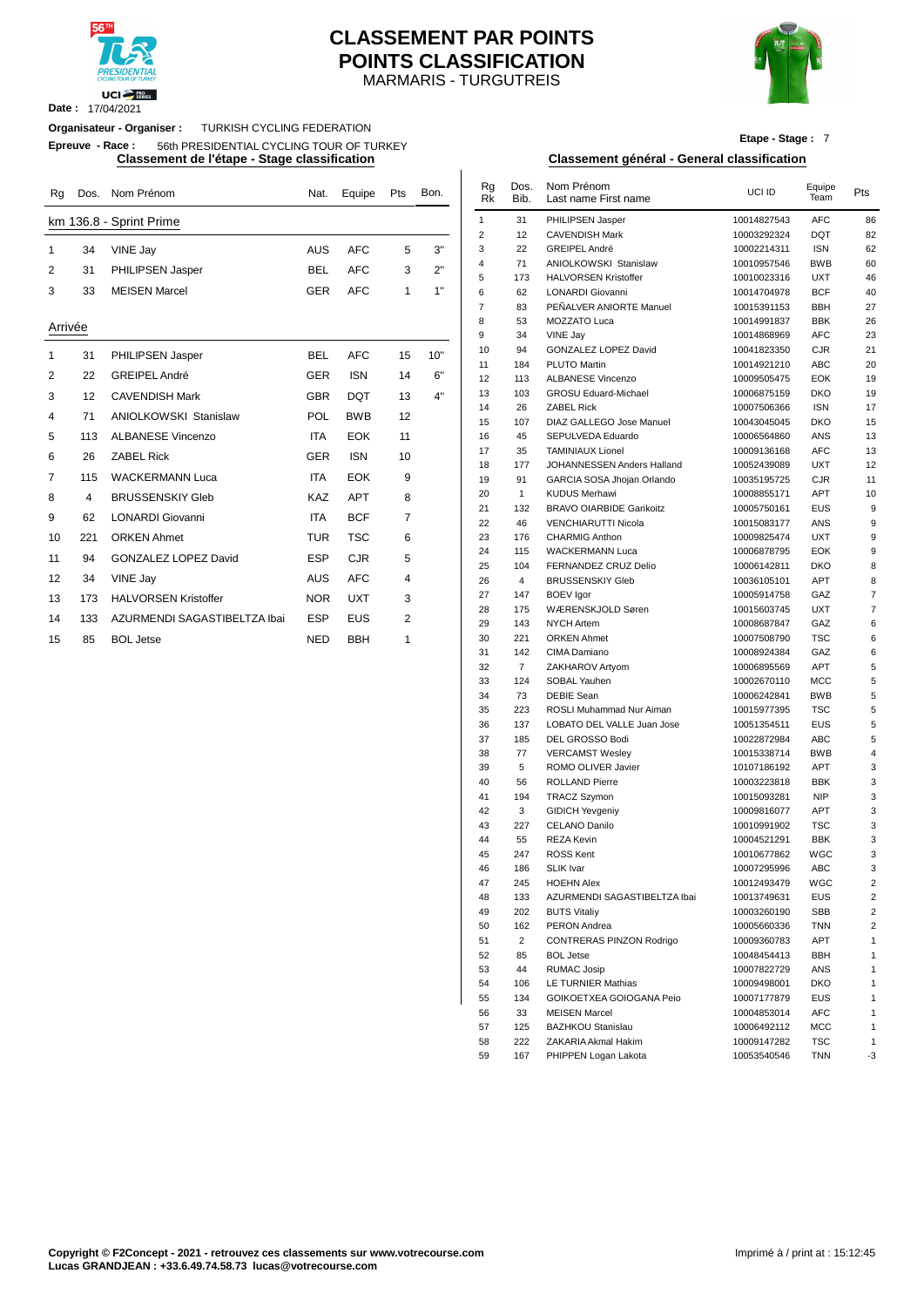

# **MEILLEUR GRIMPEUR MOUNTAIN CLASSIFICATION**



MARMARIS - TURGUTREIS

### **Organisateur - Organiser : TURKISH CYCLING FEDERATION**

 $E$ preuve  $-$  **Race** : 56th PRESIDENTIAL CYCLING TOUR OF TURKEY

#### **Classement de l'étape - Stage classification Classement général - General classification**

| Rq<br>Rk | Dos.<br><b>Bib</b> | Nom Prénom<br>Last name First name | Nat.       | Equipe<br>Team | Pts            | Bon. | Rg<br><b>Rk</b> | Dos<br><b>Bib</b> |
|----------|--------------------|------------------------------------|------------|----------------|----------------|------|-----------------|-------------------|
|          |                    | km 35.9 - Mountain Prime - CAT 1   |            |                |                |      | 1               | 202               |
| 1        | 227                | CELANO Danilo                      | <b>ITA</b> | TSC            | 10             |      | $\overline{2}$  | 227               |
| 2        | 111                | <b>GAVAZZI Francesco</b>           | <b>ITA</b> | <b>EOK</b>     | $\overline{7}$ |      | 3               | 34                |
| 3        | 66                 | <b>TONELLI Alessandro</b>          | <b>ITA</b> | <b>BCF</b>     | 5              |      | 4               | 107               |
| 4        | 131                | <b>IRIZAR LASKURAIN Julen</b>      | <b>ESP</b> | <b>EUS</b>     | 3              |      | 5               | 63                |
| 5        | 1                  | <b>KUDUS Merhawi</b>               | ERI        | <b>APT</b>     | 1              |      | 6               | 46                |
|          |                    |                                    |            |                |                |      | $\overline{7}$  | 111               |
|          |                    | km 96.6 - Mountain Prime - CAT 2   |            |                |                |      | 8               | 66                |
| 1        | 227                | <b>CELANO Danilo</b>               | <b>ITA</b> | TSC            | 5              |      | 9               | 1                 |
| 2        | 131                | <b>IRIZAR LASKURAIN Julen</b>      | <b>ESP</b> | <b>EUS</b>     | 3              |      | 10              | 131               |
| 3        | 66                 | <b>TONELLI Alessandro</b>          | <b>ITA</b> | <b>BCF</b>     | 2              |      | 11              | 45                |
| 4        | 111                | <b>GAVAZZI Francesco</b>           | <b>ITA</b> | <b>EOK</b>     | 1              |      | 12              | 23                |

| Etape - Stage: 7 |  |  |
|------------------|--|--|
|------------------|--|--|

|      |          |                                             | $\frac{1}{2}$ |                |     |
|------|----------|---------------------------------------------|---------------|----------------|-----|
| Bon. | Ra<br>Rk | Dos. Nom Prénom<br>Bib Last name First name | UCLID         | Equipe<br>Team | Pts |
|      |          | 202 BUTS Vitaliy                            | 10003260190   | <b>SBB</b>     |     |

| lountain Prime - CAT 1        |            |            |    | 1  | 202          | <b>BUTS Vitaliy</b>           | 10003260190 | SBB        | 22                      |
|-------------------------------|------------|------------|----|----|--------------|-------------------------------|-------------|------------|-------------------------|
| <b>CELANO Danilo</b>          | <b>ITA</b> | <b>TSC</b> | 10 | 2  | 227          | <b>CELANO Danilo</b>          | 10010991902 | TSC        | 15                      |
| GAVAZZI Francesco             | <b>ITA</b> | <b>EOK</b> | 7  | 3  | 34           | VINE Jay                      | 10014868969 | <b>AFC</b> | 11                      |
| <b>TONELLI Alessandro</b>     | <b>ITA</b> | <b>BCF</b> | 5  | 4  | 107          | DIAZ GALLEGO Jose Manuel      | 10043045045 | DKO        | 10                      |
| <b>IRIZAR LASKURAIN Julen</b> | <b>ESP</b> | <b>EUS</b> | 3  | 5  | 63           | <b>MAESTRI Mirco</b>          | 10006684896 | <b>BCF</b> | 10                      |
| KUDUS Merhawi                 | ERI        | <b>APT</b> | 1  | 6  | 46           | <b>VENCHIARUTTI Nicola</b>    | 10015083177 | ANS        | 8                       |
|                               |            |            |    | 7  | 111          | GAVAZZI Francesco             | 10003200475 | <b>EOK</b> | 8                       |
| lountain Prime - CAT 2        |            |            |    | 8  | 66           | <b>TONELLI Alessandro</b>     | 10007527786 | <b>BCF</b> | $\overline{7}$          |
| CELANO Danilo                 | ITA        | <b>TSC</b> | 5  | 9  | $\mathbf{1}$ | <b>KUDUS Merhawi</b>          | 10008855171 | APT        | 6                       |
| <b>IRIZAR LASKURAIN Julen</b> | <b>ESP</b> | <b>EUS</b> | 3  | 10 | 131          | <b>IRIZAR LASKURAIN Julen</b> | 10011227530 | <b>EUS</b> | 6                       |
| <b>TONELLI Alessandro</b>     | ITA        | <b>BCF</b> | 2  | 11 | 45           | SEPULVEDA Eduardo             | 10006564860 | ANS        | 5                       |
| GAVAZZI Francesco             | <b>ITA</b> | <b>EOK</b> | 1  | 12 | 23           | <b>BRÄNDLE Matthias</b>       | 10005391564 | <b>ISN</b> | 5                       |
|                               |            |            |    | 13 | 91           | GARCIA SOSA Jhojan Orlando    | 10035195725 | <b>CJR</b> | 4                       |
|                               |            |            |    | 14 | 67           | ZOCCARATO Samuele             | 10015135620 | <b>BCF</b> | 4                       |
|                               |            |            |    | 15 | 223          | ROSLI Muhammad Nur Aiman      | 10015977395 | TSC        | 3                       |
|                               |            |            |    | 16 | 186          | SLIK Ivar                     | 10007295996 | <b>ABC</b> | 3                       |
|                               |            |            |    | 17 | 177          | JOHANNESSEN Anders Halland    | 10052439089 | <b>UXT</b> | 3                       |
|                               |            |            |    | 18 | 75           | <b>SUTER Joel</b>             | 10015160171 | <b>BWB</b> | 3                       |
|                               |            |            |    | 19 | 243          | MCGEOUGH Cormac               | 10015547666 | WGC        | 3                       |
|                               |            |            |    | 20 | 187          | <b>WEULINK Meindert</b>       | 10015439249 | <b>ABC</b> | 2                       |
|                               |            |            |    | 21 | 135          | <b>BALLARIN MANSO Iker</b>    | 10042380694 | EUS        | $\overline{\mathbf{c}}$ |
|                               |            |            |    | 22 | 73           | <b>DEBIE Sean</b>             | 10006242841 | <b>BWB</b> | $\overline{\mathbf{c}}$ |
|                               |            |            |    | 23 | 125          | <b>BAZHKOU Stanislau</b>      | 10006492112 | MCC        | $\overline{2}$          |
|                               |            |            |    | 24 | 163          | POLI Umberto                  | 10013880882 | <b>TNN</b> | 2                       |
|                               |            |            |    | 25 | 104          | FERNANDEZ CRUZ Delio          | 10006142811 | DKO        | $\mathbf{1}$            |
|                               |            |            |    | 26 | 57           | <b>SCHONBERGER Sebastian</b>  | 10008653087 | <b>BBK</b> | $\mathbf{1}$            |
|                               |            |            |    | 27 | 183          | <b>SINSCHEK Nils</b>          | 10015292032 | ABC        | $\mathbf{1}$            |
|                               |            |            |    | 28 | 247          | <b>ROSS Kent</b>              | 10010677862 | WGC        | $\mathbf{1}$            |
|                               |            |            |    | 29 | 93           | ETXEBERRIA AZPILIKUETA Josu   | 10042493357 | <b>CJR</b> | $\mathbf{1}$            |
|                               |            |            |    | 30 | 167          | PHIPPEN Logan Lakota          | 10053540546 | <b>TNN</b> | $-2$                    |
|                               |            |            |    |    |              |                               |             |            |                         |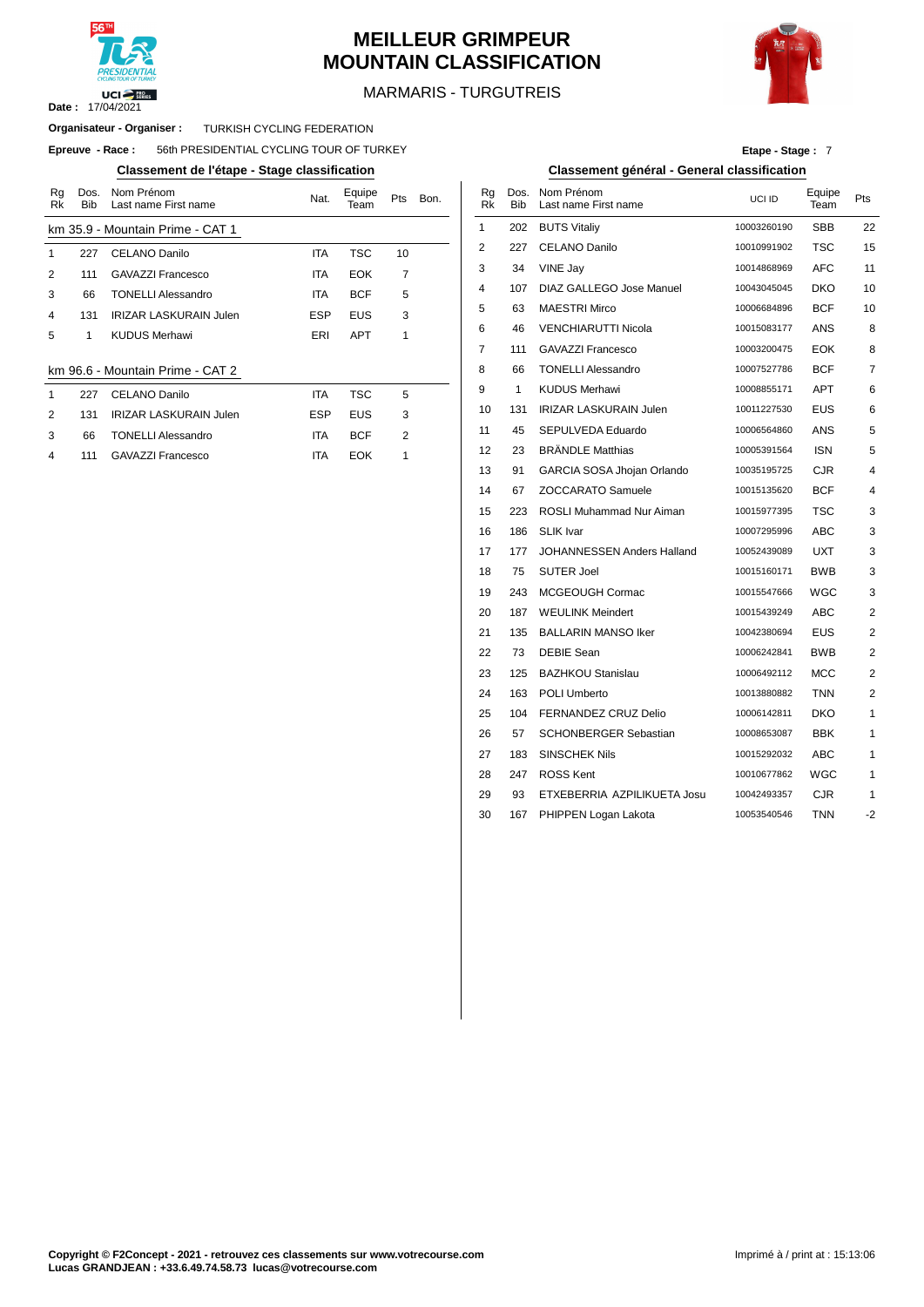

# 6 YU HYg cZHi f\_YmGdf]bh

# MARMARIS - TURGUTREIS

17/04/2021 **Date :**

#### TURKISH CYCLING FEDERATION **Organisateur - Organiser :**

**Epreuve - Race: 56th PRESIDENTIAL CYCLING TOUR OF TURKEY** 

| Rq<br>Rk | Dos.<br><b>Bib</b> | Nom Prénom<br>Last name First name  | Eauipe<br>Nat.<br>Pts<br>Bon. |            |   | Ra<br>Rk | Bib | Dos. Nom Prénom<br>Last name Fir |                    |
|----------|--------------------|-------------------------------------|-------------------------------|------------|---|----------|-----|----------------------------------|--------------------|
|          |                    | km 25.6 - Beauties of Turkey Sprint |                               |            |   |          |     | 186                              | <b>SLIK Ivar</b>   |
|          | 131                | <b>IRIZAR LASKURAIN Julen</b>       | <b>ESP</b>                    | EUS        | 5 |          |     | 131                              | <b>IRIZAR LASK</b> |
|          | 111                | <b>GAVAZZI Francesco</b>            | ita                           | EOK        | 3 | 0        | 3   | 46                               | <b>VENCHIARU</b>   |
|          | 66                 | <b>TONELLI Alessandro</b>           | ita                           | <b>BCF</b> |   |          |     |                                  | ZAKHAROV A         |
|          |                    |                                     |                               |            |   |          |     |                                  |                    |

**Etape - Stage :** 7

**EUCI** 

#### **Classement de l'étape - Stage classification Classement général - General classification**

| Nom Prénom<br>Last name First name | Nat.       | Equipe<br>Team | Pts | Bon. | Rg<br><b>Rk</b> | Dos.<br><b>Bib</b> | Nom Prénom<br>Last name First name | N° licence UCI<br><b>UCI Code</b> | Equipe<br>Team | Pts          |
|------------------------------------|------------|----------------|-----|------|-----------------|--------------------|------------------------------------|-----------------------------------|----------------|--------------|
| eauties of Turkey Sprint           |            |                |     |      | 1               | 186                | <b>SLIK Ivar</b>                   |                                   | <b>ABC</b>     | 13           |
| <b>IRIZAR LASKURAIN Julen</b>      | <b>ESP</b> | <b>EUS</b>     | 5   | 0    | 2               | 131                | <b>IRIZAR LASKURAIN Julen</b>      |                                   | <b>EUS</b>     | 5            |
| <b>GAVAZZI Francesco</b>           | <b>ITA</b> | <b>EOK</b>     | 3   | 0    | 3               | 46                 | <b>VENCHIARUTTI Nicola</b>         |                                   | ANS            | 5            |
| <b>TONELLI Alessandro</b>          | <b>ITA</b> | <b>BCF</b>     | 1   | 0    | 4               | 7                  | ZAKHAROV Artyom                    |                                   | <b>APT</b>     | 5            |
|                                    |            |                |     |      | 5               | 183                | <b>SINSCHEK Nils</b>               |                                   | <b>ABC</b>     | $\sqrt{5}$   |
|                                    |            |                |     |      | 6               | 73                 | <b>DEBIE Sean</b>                  |                                   | <b>BWB</b>     | 5            |
|                                    |            |                |     |      | 7               | 75                 | <b>SUTER Joel</b>                  |                                   | <b>BWB</b>     | 3            |
|                                    |            |                |     |      | 8               | 67                 | <b>ZOCCARATO Samuele</b>           |                                   | <b>BCF</b>     | 3            |
|                                    |            |                |     |      | 9               | 111                | <b>GAVAZZI Francesco</b>           |                                   | <b>EOK</b>     | 3            |
|                                    |            |                |     |      | 10              | 135                | <b>BALLARIN MANSO Iker</b>         |                                   | <b>EUS</b>     | 3            |
|                                    |            |                |     |      | 11              | 247                | <b>ROSS Kent</b>                   |                                   | <b>WGC</b>     | 3            |
|                                    |            |                |     |      | 12              | 86                 | LOPEZ-COZAR JAIMEZ Juan Antonio    |                                   | <b>BBH</b>     | 3            |
|                                    |            |                |     |      | 13              | 66                 | <b>TONELLI Alessandro</b>          |                                   | <b>BCF</b>     | $\mathbf{1}$ |
|                                    |            |                |     |      | 14              | 187                | <b>WEULINK Meindert</b>            |                                   | ABC            | $\mathbf{1}$ |
|                                    |            |                |     |      | 15              | 212                | TIRYAKI Oguzhan                    |                                   | <b>STC</b>     | $\mathbf{1}$ |
|                                    |            |                |     |      | 16              | 42                 | JERMAN Žiga                        |                                   | <b>ANS</b>     | 1            |
|                                    |            |                |     |      | 17              | 114                | <b>RIVI Samuele</b>                |                                   | <b>EOK</b>     | $\mathbf{1}$ |
|                                    |            |                |     |      | 18              | 125                | <b>BAZHKOU Stanislau</b>           |                                   | <b>MCC</b>     | 1            |
|                                    |            |                |     |      |                 |                    |                                    |                                   |                |              |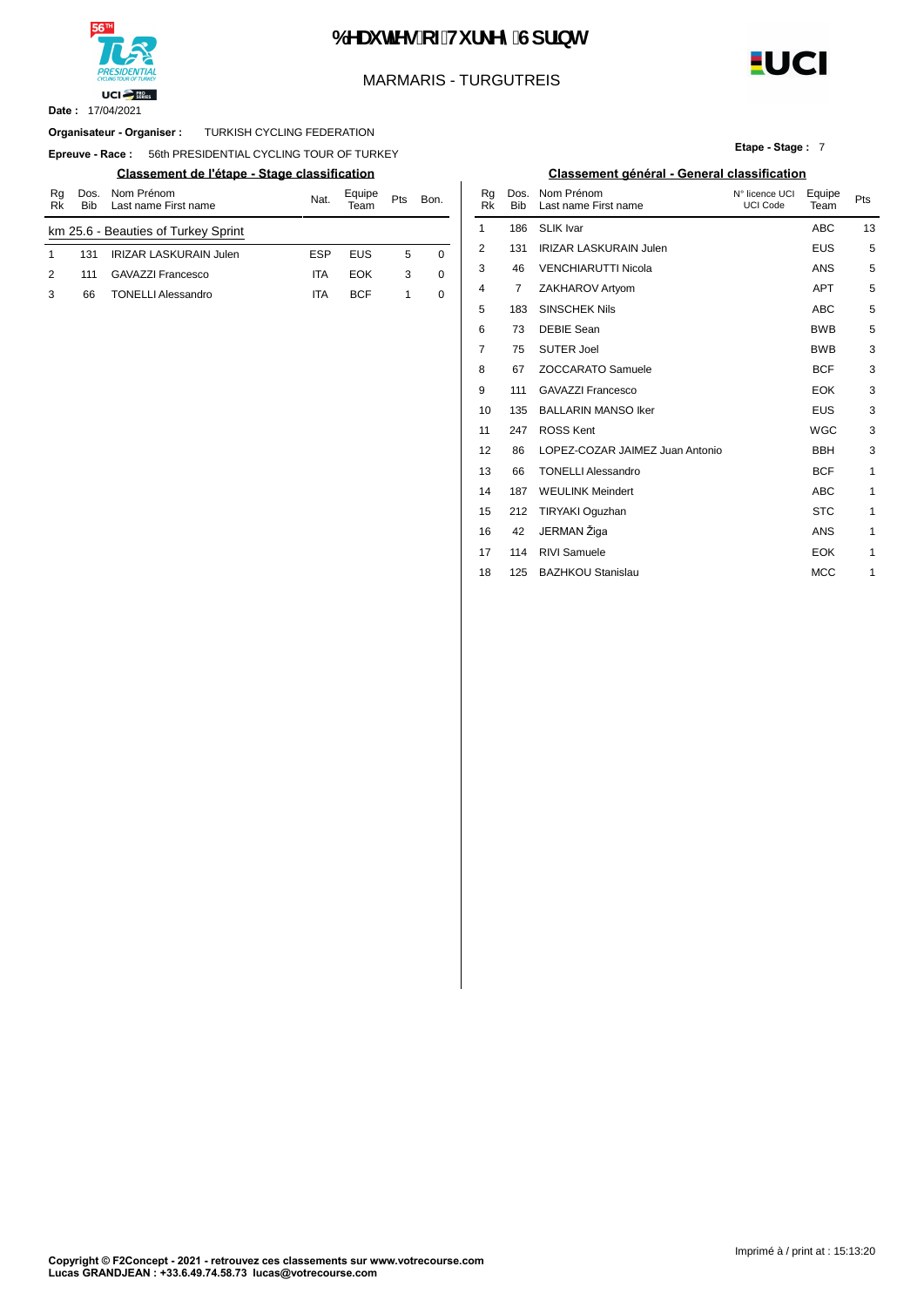

**CLASSEMENT PAR EQUIPE - TEAM CLASSIFICATION**

MARMARIS - TURGUTREIS



**Etape - Stage :** 7

**Date :** 17/04/2021

 $\overline{a}$ 

### **Organisateur - Organiser :** TURKISH CYCLING FEDERATION

**Epreuve - Race :** 56th PRESIDENTIAL CYCLING TOUR OF TURKEY

**Classement de l'étape - Stage classification Classement général - Général classification**

| Equipe<br>Team                                                      | Temps<br>Time                                                                                                                                                                                                                                                                                                                                                                          | Ecart<br>Gap                                                                                                                   |
|---------------------------------------------------------------------|----------------------------------------------------------------------------------------------------------------------------------------------------------------------------------------------------------------------------------------------------------------------------------------------------------------------------------------------------------------------------------------|--------------------------------------------------------------------------------------------------------------------------------|
| ALPECIN-FENIX                                                       | 13h02'15"                                                                                                                                                                                                                                                                                                                                                                              |                                                                                                                                |
| <b>ISRAEL START-UP NATION</b>                                       | 13h02'15"                                                                                                                                                                                                                                                                                                                                                                              |                                                                                                                                |
| EOLO-KOMETA CYCLING TEAM<br>$113 - 115 - 112$                       | 13h02'15"                                                                                                                                                                                                                                                                                                                                                                              |                                                                                                                                |
| ASTANA - PREMIER TECH<br>$4 - 2 - 1$                                | 13h02'15"                                                                                                                                                                                                                                                                                                                                                                              |                                                                                                                                |
| CAJA RURAL-SEGUROS RGA<br>$94 - 91 - 92$                            | 13h02'15"                                                                                                                                                                                                                                                                                                                                                                              |                                                                                                                                |
| 173 - 177 - 175                                                     |                                                                                                                                                                                                                                                                                                                                                                                        |                                                                                                                                |
| $12 - 16 - 15$                                                      |                                                                                                                                                                                                                                                                                                                                                                                        |                                                                                                                                |
| $46 - 42 - 45$                                                      |                                                                                                                                                                                                                                                                                                                                                                                        |                                                                                                                                |
| $53 - 55 - 57$                                                      |                                                                                                                                                                                                                                                                                                                                                                                        |                                                                                                                                |
| 133 - 132 - 135<br><b>BARDIANI CSF FAIZANE`</b>                     | 13h02'15"                                                                                                                                                                                                                                                                                                                                                                              |                                                                                                                                |
| ABLOC CT                                                            | 13h02'15"                                                                                                                                                                                                                                                                                                                                                                              |                                                                                                                                |
| <b>BINGOAL PAUWELS SAUCES WB</b>                                    | 13h02'15"                                                                                                                                                                                                                                                                                                                                                                              |                                                                                                                                |
| <b>DELKO</b>                                                        | 13h02'15"                                                                                                                                                                                                                                                                                                                                                                              |                                                                                                                                |
| <b>TEAM SAPURA CYCLING</b><br>221 - 225 - 226                       | 13h02'15"                                                                                                                                                                                                                                                                                                                                                                              |                                                                                                                                |
| <b>BURGOS-BH</b><br>$85 - 81 - 83$                                  | 13h02'15"                                                                                                                                                                                                                                                                                                                                                                              |                                                                                                                                |
| 143 - 142 - 145                                                     |                                                                                                                                                                                                                                                                                                                                                                                        |                                                                                                                                |
| 202 - 206 - 207                                                     |                                                                                                                                                                                                                                                                                                                                                                                        | 02'01"<br>02'23"                                                                                                               |
| 217 - 211 - 212                                                     |                                                                                                                                                                                                                                                                                                                                                                                        | 03'15"                                                                                                                         |
| 125 - 121 - 124                                                     |                                                                                                                                                                                                                                                                                                                                                                                        | 03'15"                                                                                                                         |
| 194 - 191 - 197<br>WILDLIFE GENERATION PRO CYCLING                  | 13h05'30"                                                                                                                                                                                                                                                                                                                                                                              | 03'15"                                                                                                                         |
| 241 - 245 - 247<br><b>TEAM NOVO NORDISK</b>                         | 13h05'30"                                                                                                                                                                                                                                                                                                                                                                              | 03'15"                                                                                                                         |
| 161 - 164 - 162<br><b>TEAM SKS SAUERLAND NRW</b><br>231 - 233 - 232 | 13h08'45"                                                                                                                                                                                                                                                                                                                                                                              | 06'30"                                                                                                                         |
|                                                                     | $31 - 34 - 35$<br>$22 - 26 - 24$<br>UNO - X PRO CYCLING TEAM<br>DECEUNINCK - QUICK-STEP<br>ANDRONI GIOCATTOLI - SIDERMEC<br><b>B&amp;B HOTELS P/B KTM</b><br>EUSKALTEL - EUSKADI<br>$62 - 67 - 63$<br>187 - 182 - 181<br>$71 - 73 - 75$<br>104 - 105 - 107<br>GAZPROM-RUSVELO<br>SALCANO SAKARYA BB<br>SPOR TOTO CYCLING TEAM<br><b>MINSK CYCLING CLUB</b><br>NIPPO-PROVENCE-PTS CONTI | 13h02'15"<br>13h02'15"<br>13h02'15"<br>13h02'15"<br>13h02'15"<br>13h02'15"<br>13h04'16"<br>13h04'38"<br>13h05'30"<br>13h05'30" |

|  | ssement général - Général classification |
|--|------------------------------------------|

| Rg<br>Rk | Equipe<br>Team                   | Temps<br>Time | Ecart<br>Gap |
|----------|----------------------------------|---------------|--------------|
| 1        | <b>DELKO</b>                     | 77h47'20"     |              |
| 2        | <b>ASTANA - PREMIER TECH</b>     | 77h48'24"     | 01'04"       |
| 3        | GAZPROM-RUSVELO                  | 77h51'17"     | 03'57"       |
| 4        | EUSKALTEL - EUSKADI              | 77h52'45"     | 05'25"       |
| 5        | <b>B&amp;B HOTELS P/B KTM</b>    | 77h52'54"     | 05'34"       |
| 6        | <b>BARDIANI CSF FAIZANE</b>      | 77h53'22"     | 06'02"       |
| 7        | EOLO-KOMETA CYCLING TEAM         | 77h56'07"     | 08'47"       |
| 8        | <b>ISRAEL START-UP NATION</b>    | 77h56'54"     | 09'34"       |
| 9        | <b>BURGOS-BH</b>                 | 77h57'24"     | 10'04"       |
| 10       | UNO - X PRO CYCLING TEAM         | 77h58'40"     | 11'20"       |
| 11       | ANDRONI GIOCATTOLI - SIDERMEC    | 77h59'11"     | 11'51"       |
| 12       | TEAM SAPURA CYCLING              | 77h59'44"     | 12'24"       |
| 13       | SPOR TOTO CYCLING TEAM           | 78h02'00"     | 14'40"       |
| 14       | <b>SALCANO SAKARYA BB</b>        | 78h03'07"     | 15'47"       |
| 15       | CAJA RURAL-SEGUROS RGA           | 78h03'29"     | 16'09"       |
| 16       | ABLOC CT                         | 78h03'50"     | 16'30"       |
| 17       | <b>BINGOAL PAUWELS SAUCES WB</b> | 78h07'37"     | 20'17"       |
| 18       | WILDLIFE GENERATION PRO CYCLING  | 78h08'00"     | 20'40"       |
| 19       | ALPECIN-FENIX                    | 78h09'23"     | 22'03"       |
| 20       | NIPPO-PROVENCE-PTS CONTI         | 78h10'58"     | 23'38"       |
| 21       | <b>TEAM NOVO NORDISK</b>         | 78h18'58"     | 31'38"       |
| 22       | DECEUNINCK - QUICK-STEP          | 78h20'19"     | 32'59"       |
| 23       | <b>MINSK CYCLING CLUB</b>        | 78h22'05"     | 34'45"       |
| 24       | TEAM SKS SAUERLAND NRW           | 78h33'13"     | 45'53"       |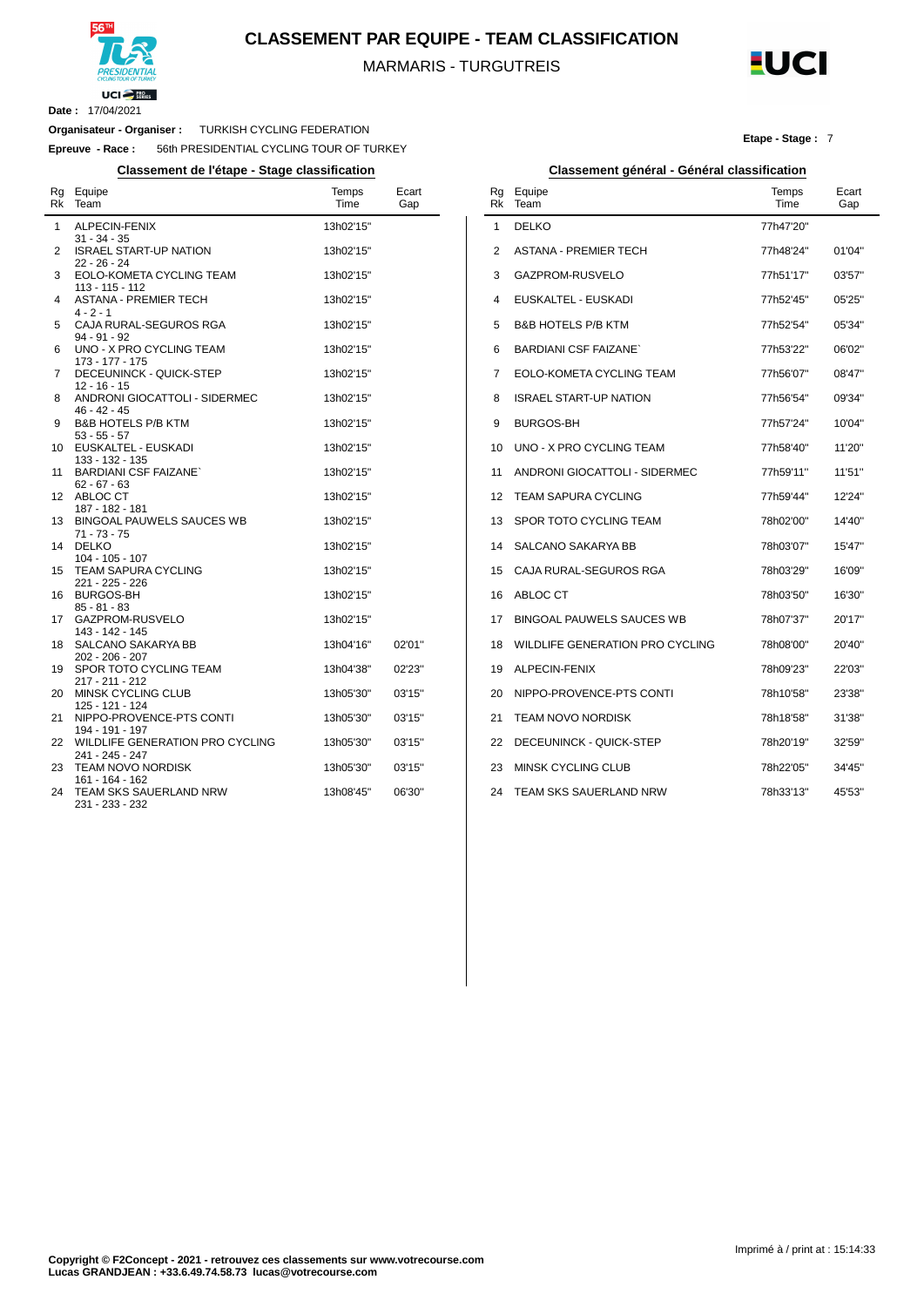# BODRUM - KUSADASI **ORDRE DES VOITURES POUR L'ETAPE N° 8 CONVOY ORDER FOR STAGE 8**

18/04/2021 **Date :**

**Organisateur - Organiseur : TURKISH CYCLING FEDERATION** 

56th PRESIDENTIAL CYCLING TOUR OF TURKEY **Epreuve - Race :**

| Rang<br>Rank   | Equipe<br>Team                         |
|----------------|----------------------------------------|
| 1              | <b>DELKO</b>                           |
| $\overline{2}$ | <b>ALPECIN-FENIX</b>                   |
| 3              | <b>ANDRONI GIOCATTOLI - SIDERMEC</b>   |
| 4              | CAJA RURAL-SEGUROS RGA                 |
| 5              | <b>ASTANA - PREMIER TECH</b>           |
| 6              | <b>UNO - X PRO CYCLING TEAM</b>        |
| $\overline{7}$ | GAZPROM-RUSVELO                        |
| 8              | <b>EUSKALTEL - EUSKADI</b>             |
| 9              | <b>WILDLIFE GENERATION PRO CYCLING</b> |
| 10             | <b>BURGOS-BH</b>                       |
| 11             | <b>B&amp;B HOTELS P/B KTM</b>          |
| 12             | EOLO-KOMETA CYCLING TEAM               |
| 13             | <b>BARDIANI CSF FAIZANE`</b>           |
| 14             | <b>BINGOAL PAUWELS SAUCES WB</b>       |
| 15             | <b>ISRAEL START-UP NATION</b>          |
| 16             | <b>SPOR TOTO CYCLING TEAM</b>          |
| 17             | <b>TEAM SAPURA CYCLING</b>             |
| 18             | <b>MINSK CYCLING CLUB</b>              |
| 19             | NIPPO-PROVENCE-PTS CONTI               |
| 20             | ABLOC CT                               |
| 21             | TEAM NOVO NORDISK                      |
| 22             | <b>SALCANO SAKARYA BB</b>              |
| 23             | <b>DECEUNINCK - QUICK-STEP</b>         |
| 24             | TEAM SKS SAUERLAND NRW                 |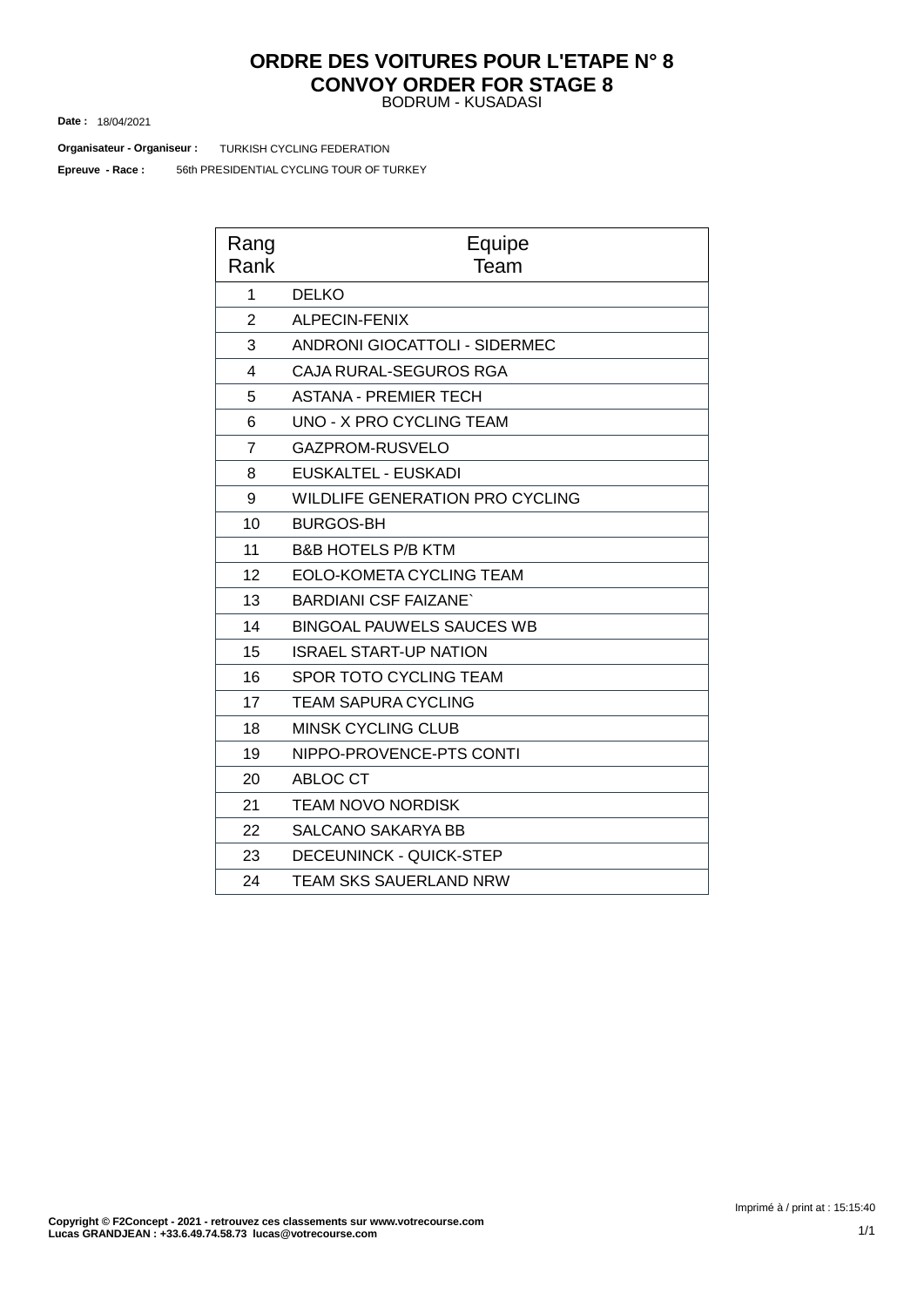# **GRILLE - GRID**

**Etape -** Stage : 8 8 **TURKISH CYCLING FEDERATION** 

| <b>ASTANA - PREMIER</b><br>TECH            | 1<br><b>KUDUS Merhawi</b><br>5eme à 28"(261)                   | 2<br>CONTRERAS PINZON<br>Rodrigo<br>13eme à 01'29"(471)          | 3<br><b>GIDICH Yevgeniy</b><br>77eme à 14'19"(395)                                              | 4<br><b>BRUSSENSKIY Gleb</b><br>58eme à 11'17"(322)                     | 5<br>ROMO OLIVER Javier<br>11eme à 01'21"(449)          | 6<br>STALNOV Nikita<br>49eme à 08'21"(455)                       | ZAKHAROV Artyom<br>78eme à 14'23" (469)                                                          |
|--------------------------------------------|----------------------------------------------------------------|------------------------------------------------------------------|-------------------------------------------------------------------------------------------------|-------------------------------------------------------------------------|---------------------------------------------------------|------------------------------------------------------------------|--------------------------------------------------------------------------------------------------|
| <b>DECEUNINCK -</b><br>QUICK-STEP          | 11<br>ARCHBOLD Shane<br>86eme à 15'32"(632)                    | 12<br><b>CAVENDISH Mark</b><br>64eme à 12'05"(121)               | 13<br><b>IODEG CHAGUI Alvaro</b><br>Jose<br>82eme à 15'18"(620)                                 | 14<br><b>JAKOBSEN Fabio</b><br>141eme à 33'10"(908)                     | 15<br><b>KEISSE IIjo</b><br>52eme à 09'55"(706)         | 16<br><b>STEELS Stijn</b><br>84eme à 15'26"(801)                 |                                                                                                  |
| <b>ISRAEL START-UP</b><br><b>NATION</b>    | 21<br><b>BERWICK Sebastian</b><br>57eme à 10'36"(854)          | 22<br>GREIPEL André<br>56eme à 10'28"(219)                       | 23<br><b>BRÄNDLE Matthias</b><br>65eme à 12'23"(859)                                            | 24<br>CIMOLAI Davide<br>76eme à 13'50"(677)                             | 25<br><b>DOWSETT Alex</b><br>23eme à 02'56"(539)        | 26<br><b>ZABEL Rick</b><br>51eme à 09'21"(422)                   | 27<br><b>SAGIV Guy</b><br>113eme à 21'31"(868)                                                   |
| ALPECIN-FENIX                              | 31<br>PHILIPSEN Jasper<br>55eme à 10'28"(95)                   | 32                                                               | 33<br><b>MEISEN Marcel</b><br>110eme à 20'40''(638)                                             | 34<br>VINE Jay<br>2eme à 01"(419)                                       | 35<br><b>TAMINIAUX Lionel</b><br>95eme à 18'13"(349)    | 36                                                               | 37                                                                                               |
| <b>ANDRONI</b><br>GIOCATTOLI -             | 41<br>MALUCELLI Matteo<br>130eme à 26'18"(602)                 | 42<br>JERMAN Žiga<br>81eme à 15'03"(447)                         | 43                                                                                              | 44<br><b>RUMAC Josip</b><br>32eme à 04'07" (259)                        | 45<br>SEPULVEDA Eduardo<br>3eme à 06"(310)              | 46<br>VENCHIARUTTI Nicola<br>67eme à 12'36"(514)                 | 47<br>VIGO DEL ARCO Marti<br>96eme à 18'13"(701)                                                 |
| <b>B&amp;B HOTELS P/B</b><br>KTM           | 51<br><b>CHEVALIER Maxime</b><br>71eme à 12'39"(471)           | 52<br><b>GAUTIER Cyril</b><br>72eme à 12'39"(492)                | 53<br>MOZZATO Luca<br>105eme à 19'34"(411)                                                      | 54                                                                      | 55<br><b>REZA Kevin</b><br>92eme à 17'44"(662)          | 56<br><b>ROLLAND Pierre</b><br>16eme à 01'39"(584)               | 57<br><b>SCHONBERGER</b><br>Sebastian<br>46eme à 07'38"(363)                                     |
| <b>BARDIANI CSF</b><br><b>FAIZANE</b>      | 61<br>VISCONTI Giovanni<br>19eme à 02'30"(589)                 | 62<br>LONARDI Giovanni<br>68eme à 12'39"(208)                    | 63<br><b>MAESTRI Mirco</b><br>47eme à 07'48"(558)                                               | 64<br>MARENGO Umberto<br>53eme à 10'05" (442)                           | 65<br>RIVERA SERRANO<br>Kevin<br>63eme à 12'02"(769)    | 66<br><b>TONELLI Alessandro</b><br>20eme à 02'30"(662)           | 67<br>ZOCCARATO Samuele<br>25eme à 03'16"(547)                                                   |
| <b>BINGOAL PAUWELS</b><br><b>SAUCES WB</b> | 71<br><b>ANIOLKOWSKI</b><br>Stanislaw<br>90eme à 16'13"(159)   | 72<br><b>CASTRIQUE Jonas</b><br>109eme à 20'35"(470)             | 73<br><b>DEBIE Sean</b><br>99eme à 18'15"(666)                                                  | 74<br>PAQUOT Tom<br>121eme à 24'20"(752)                                | 75<br><b>SUTER Joel</b><br>21eme à 02'43"(788)          | 76<br><b>VENNER Quentin</b><br>74eme à 12'43"(890)               | 77<br><b>VERCAMST Wesley</b><br>138eme à 28'56"(483)                                             |
| <b>BURGOS-BH</b>                           | 81<br>RUBIO HERNANDEZ<br>Diego<br>18eme à 02'30" (344)         | 82<br><b>MULLER Gabriel</b><br>119eme à 23'16"(797)              | 83<br>PEÑALVER ANIORTE<br>Manuel<br>115eme à 22'29"(400)                                        | 84<br><b>SMIT Willem Jakobus</b><br>62eme à 12'01"(325)                 | 85<br><b>BOL Jetse</b><br>15eme à 01'33"(327)           | 86<br>OPEZ-COZAR JAIMEZ<br>Juan Antonio<br>135eme à 27'47''(979) | 87<br><b>CANTON SERRANO</b><br>Isaac<br>59eme à 11'30"(726)                                      |
| CAJA<br><b>RURAL-SEGUROS</b>               | 91<br>GARCIA SOSA Jhojan<br>Orlando<br>4eme à 25"(490).        | 92<br><b>BAGÜES</b><br><b>KALPARSORO Aritz</b>                   | 93<br><b>ETXEBERRIA</b><br><b>AZPILIKUETA Josu</b><br>69eme à 12'39"(404) 146eme à 39'55"(1034) | 94<br><b>GONZALEZ LOPEZ</b><br>David<br>101eme à 19'03"(281)            | 95<br>NICOLAU BELTRAN<br>Joel<br>36eme à 05'19"(573)    | 96<br>SAEZ BENITO Hector<br>102eme à 19'03"(620)                 | 97<br><b>JRBANO FONTIVEROS</b><br>Carmelo<br>134eme à 27'42"(922).                               |
| <b>DELKO</b>                               | 101                                                            | 102                                                              | 103<br><b>GROSU Eduard-Michae</b><br>124eme à 25'42"(420)                                       | 104<br>FERNANDEZ CRUZ<br>Delio<br>7eme à 33"(334)                       | 105<br>FINETTO Mauro<br>14eme à 01'31"(651)             | 106<br><b>LE TURNIER Mathias</b><br>75eme à 13'39"(712)          | 107<br><b>DIAZ GALLEGO Jose</b><br><b>Manuel</b><br><del>er en 25h55'02"(338) <sup>j</sup></del> |
| EOLO-KOMETA<br><b>CYCLING TEAM</b>         | 111<br><b>GAVAZZI Francesco</b><br>33eme à 04'24"(625)         | 112<br>SEVILLA LOPEZ Diego<br>Pablo<br>34eme à 04'24"(734)       | 113<br><b>ALBANESE Vincenzo</b><br>44eme à 07'26"(608)                                          | 114<br>RIVI Samuele<br>103eme à 19'15"(898)                             | 115<br><b>WACKERMANN Luca</b><br>17eme à 02'13"(364)    | 116                                                              | 117<br><b>FRAPPORTI Mattia</b><br>83eme à 15'21"(636)                                            |
| <b>MINSK CYCLING</b><br><b>CLUB</b>        | 121<br>SAMOILAU Branislau<br>29eme à 03'56"(428)               | 122<br><b>STROKAU Vasili</b><br>127eme à 26'10"(757)             | 123<br>SHAUCHENKA Siarhei<br>126eme à 25'50"(517)                                               | 124<br>SOBAL Yauhen<br>87eme à 15'51"(609)                              | 125<br><b>BAZHKOU Stanislau</b><br>112eme à 20'42"(708) | 126<br>SHNYRKO Aliaksei<br>145eme à 37'43"(810)                  | 127<br>CHARNIAUSKI Ivan<br>147eme à 53'43"(669)                                                  |
| EUSKALTEL -<br><b>EUSKADI</b>              | 131<br><b>IRIZAR LASKURAIN</b><br>Julen<br>43eme à 06'38"(357) | 132<br><b>BRAVO OIARBIDE</b><br>Garikoitz<br>10eme à 01'01"(434) | 133<br><b>AZURMENDI</b><br>SAGASTIBELTZA Ibai<br>22eme à 02'49"(615)                            | 134<br><b>GOIKOETXEA</b><br><b>GOIOGANA Peio</b><br>94eme à 18'12"(686) | 135<br><b>BALLARIN MANSO Ike</b><br>42eme à 06'26"(699) | 136<br><b>ARANBURU ARRUTI</b><br>Jokin<br>61eme à 11'52"(581)    | 137<br>LOBATO DEL VALLE<br>Juan Jose<br>85eme à 15'31"(437).                                     |
| GAZPROM-RUSVEL<br>O                        | 141                                                            | 142<br>CIMA Damiano<br>104eme à 19'26"(392)                      | 143<br><b>NYCH Artem</b><br>8eme à 52"(377)                                                     | 145<br>SHALUNOV Evgeny<br>38eme à 05'29"(456)                           | 146                                                     | 147<br><b>BOEV</b> Igor<br>100eme à 18'42"(455)                  |                                                                                                  |
| <b>RALLY CYCLING</b>                       | 151                                                            | 152                                                              | 153                                                                                             | 154                                                                     | 155                                                     | 156                                                              | 157                                                                                              |
| TEAM NOVO<br><b>NORDISK</b>                | 161<br><b>KUSZTOR Péter</b><br>70eme à 12'39"(463)             | 162<br><b>PERON Andrea</b><br>89eme à 15'54"(343)                | 163<br>POLI Umberto<br>139eme à 31'09"(874)                                                     | 164<br>LOZANO RIBA David<br>37eme à 05'19"(667)                         | 165<br><b>HENTTALA Joonas</b><br>132eme à 27'02"(775)   | 166<br><b>BEHRINGER Oliver</b><br>140eme à 33'00" (737)          | 167<br>PHIPPEN Logan Lakota<br>144eme à 36'03"(892)                                              |
| UNO - X PRO<br><b>CYCLING TEAM</b>         | 171<br><b>TILLER Rasmus</b><br>125eme à 25'49"(943)            | 172<br>73eme à 12'39"(613)                                       | 173<br>RESELL Erik NordsaeterHALVORSEN Kristoffer<br>66eme à 12'29"(254)                        | 174<br><b>MADSEN Frederik</b><br>Rodenberg<br>42eme à 33'38" (899)      | 175<br>WÆRENSKJOLD Søren<br>128eme à 26'12"(459)        | 176<br><b>CHARMIG Anthon</b><br>6eme à 30"(436)                  | 177<br>JOHANNESSEN Anders<br>Halland<br>9eme à 55"(344).                                         |
| ABLOC CT                                   | 181<br><b>APPEL Stijn</b><br>60eme à 11'43"(515)               | 182<br><b>DAEMEN Stijn</b><br>41eme à 05'38"(389)                | 183<br><b>SINSCHEK Nils</b><br>93eme à 18'04"(690)                                              | 184<br><b>PLUTO Martin</b><br>88eme à 15'54"(298)                       | 185<br>DEL GROSSO Bodi<br>108eme à 20'25"(461)          | 186<br><b>SLIK Ivar</b><br>133eme à 27'08"(634)                  | 187<br><b>WEULINK Meindert</b><br>31eme à 04'03"(277)                                            |
| NIPPO-PROVENCE-P<br><b>TS CONTI</b>        | 191<br><b>BÖGLI Jonathan</b><br>45eme à 07'31"(617)            | 192<br><b>KUHN Kevin</b><br>97eme à 18'13"(718)                  | 193                                                                                             | 194<br><b>TRACZ Szymon</b><br>30eme à 04'00"(397)                       | 195<br><b>MAMYKIN Matvey</b><br>129eme à 26'14"(983)    | 196                                                              | 197<br><b>CHRISTEN Fabio</b><br>111eme à 20'41"(523)                                             |
| <b>SALCANO SAKARYA</b><br><b>BB</b>        | 201<br><b>BALKAN Onur</b><br>137eme à 28'35"(805)              | 202<br><b>BUTS Vitaliy</b><br>39eme à 05'31"(430)                | 203                                                                                             | 204<br><b>ASADOV Elchin</b><br>116eme à 22'54"(695)                     | 205<br><b>BOUGLAS Georgios</b><br>107eme à 19'56" (348) | 206<br><b>ABAY Burak</b><br>50eme à 09'11"(543)                  | 207<br><b>SAYAR Mustafa</b><br>40eme à 05'36"(586)                                               |
| SPOR TOTO<br><b>CYCLING TEAM</b>           | 211<br><b>BUDIAK Anatolii</b><br>24eme à 03'10"(571)           | 212<br>TIRYAKI Oguzhan<br>54eme à 10'09"(571)                    | 213<br><b>DOGAN Halil</b><br>123eme à 25'15"(882)                                               | 214<br><b>STASH Mamyr</b><br>131eme à 26'46"(509)                       | 215<br>YAVUZ Emre<br>118eme à 23'14"(848)               | 216<br><b>SAMLI Feritcan</b><br>143eme à 35'36"(1036)            | 217<br>REGUERO CORRAL<br>Gabriel<br>28eme à 03'35"(524)                                          |
| TEAM SAPURA<br><b>CYCLING</b>              | 221<br><b>ORKEN Ahmet</b><br>27eme à 03'31"(202)               | 222<br>ZAKARIA Akmal Hakin<br>122eme à 25'12"(844)               | 223<br>ROSLI Muhammad Nur<br>Aiman<br>117eme à 23'01"(684)                                      | 224<br><b>AZMAN Muhammad</b><br>Zawawi<br>136eme à 28'01"(966)          | 225<br>RAILEANU Cristian<br>48eme à 08'00"(449)         | 226<br><b>EWART Jesse</b><br>26eme à 03'23"(613)                 | 227<br>CELANO Danilo<br>79eme à 14'24"(759)                                                      |
| <b>TEAM SKS</b><br><b>SAUERLAND NRW</b>    | 231<br>MÜNSTERMANN Per<br>Christian<br>106eme à 19'45"(406)    | 232<br><b>KNOLLE Jon</b><br>120eme à 23'52"(807)                 | 233<br><b>GIEßELMANN Michel</b><br>80eme à 14'56" (762)                                         | 234                                                                     | 235                                                     | 236                                                              |                                                                                                  |
| <b>WILDLIFE</b><br><b>GENERATION PRO</b>   | 241<br><b>TVETCOV Serghei</b><br>35eme à 05'07"(428)           | 242                                                              | 243<br>MCGEOUGH Cormac<br>91eme à 16'18"(888)                                                   | 244<br>CLARKE Jonathan<br>98eme à 18'13"(917)                           | 245<br><b>HOEHN Alex</b><br>12eme à 01'29"(281)         | 246                                                              | 247<br><b>ROSS Kent</b><br>114eme à 21'33"(724)                                                  |

**Copyright © F2Concept - 2021 - retrouvez ces classements sur www.votrecourse.com Lucas GRANDJEAN : +33.6.49.74.58.73 lucas@votrecourse.com**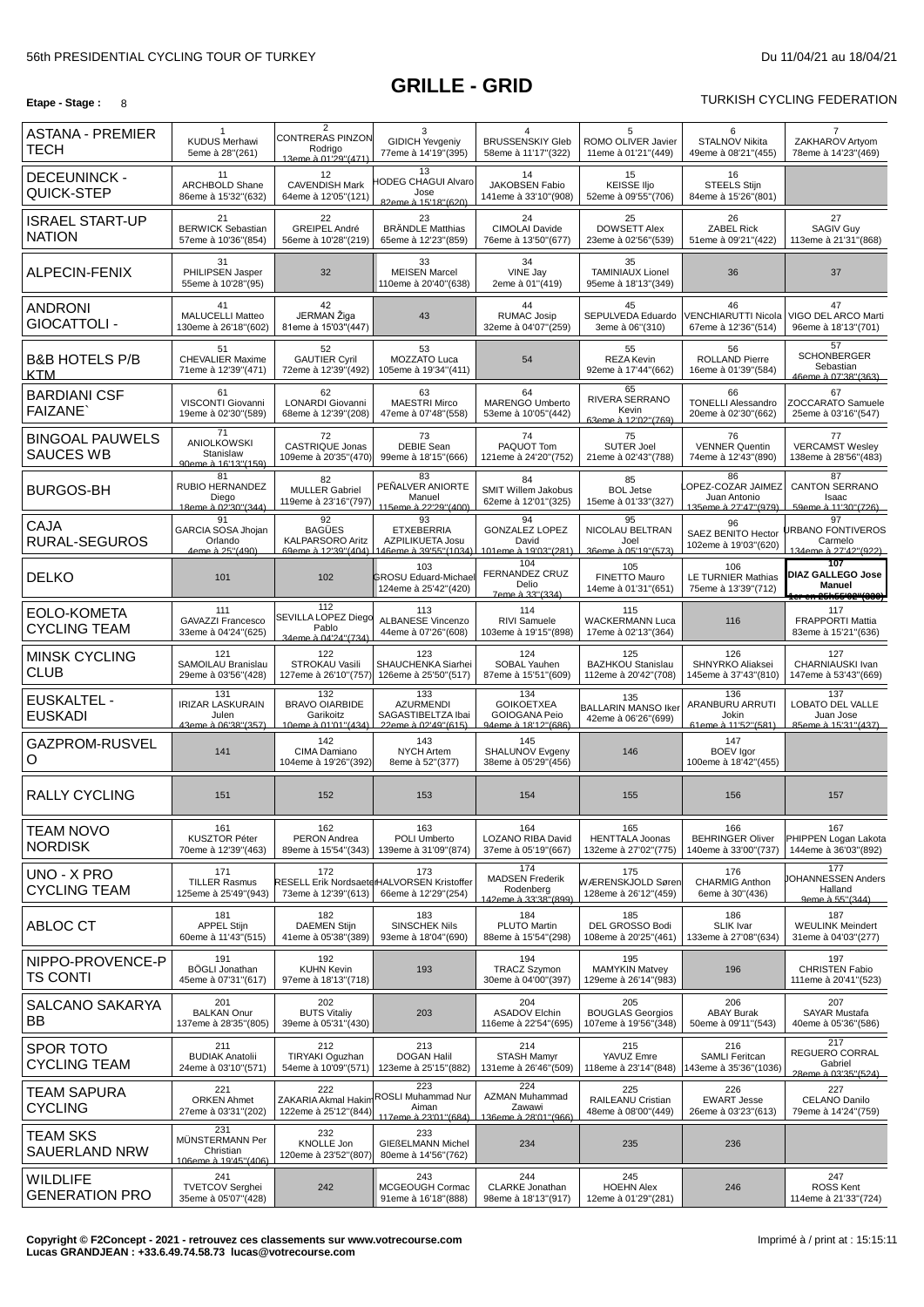

# **Communique of the Commissaires panel**

# **Communique N°8**

# **Stage 7 : MARMARIS - [TURGUTREIS](https://www.procyclingstats.com/race/tour-of-turkey/2021/stage-1)**

**Art. 2.12.007 | 4.11 Irregular Feeding (« Sticky Bottle »)** TM of EOLO-KOMETA CYCLING TEAM - ZANATTA Stefano - 10001067283 100CHF

**2.12.007|8.2.2 Insult directed to a commissaire** Bib 12 - CAVENDISH Mark - DECEUNINCK - QUICK-STEP – 10003292324 100CHF and 10 Points from UCI ranking

**The times of the stage have been taken at the 3 kms point to the finish due to the strong wind situation at the finish line.**

*For Stage 8 :* 

*General Information:* PPO Indication in Bodrum: Cevat Sakir Caddesi | Kibris Sehitleri Caddesi (D330) 09:45 - 10:30 (+3')\* SIGNING CEREMONY (\*Because of the Team Presentation by Time measure). 10:45 START TIME

*Announcements about the Litter Zones and the Feed Zone:* Litter Zones are installed at kilometers: 39.0 | 136.7 Feed Zone is at kilometer: 69.5 (There is a litter zone before and after it.)

# *Notes about dangerous passages:*

KM 0.5 – 2.9 Downhill passage after the real start: special caution for the vehicles Ahead ! KM 73.3 Tunnel passage (length: 300 m) KM 157.3 – finish (!) Last 3 kilometers: curvy with gradient (68 altitude meters) and narrow passages

**For all stages : The start time in the time schedule is the correct one in race guide.**